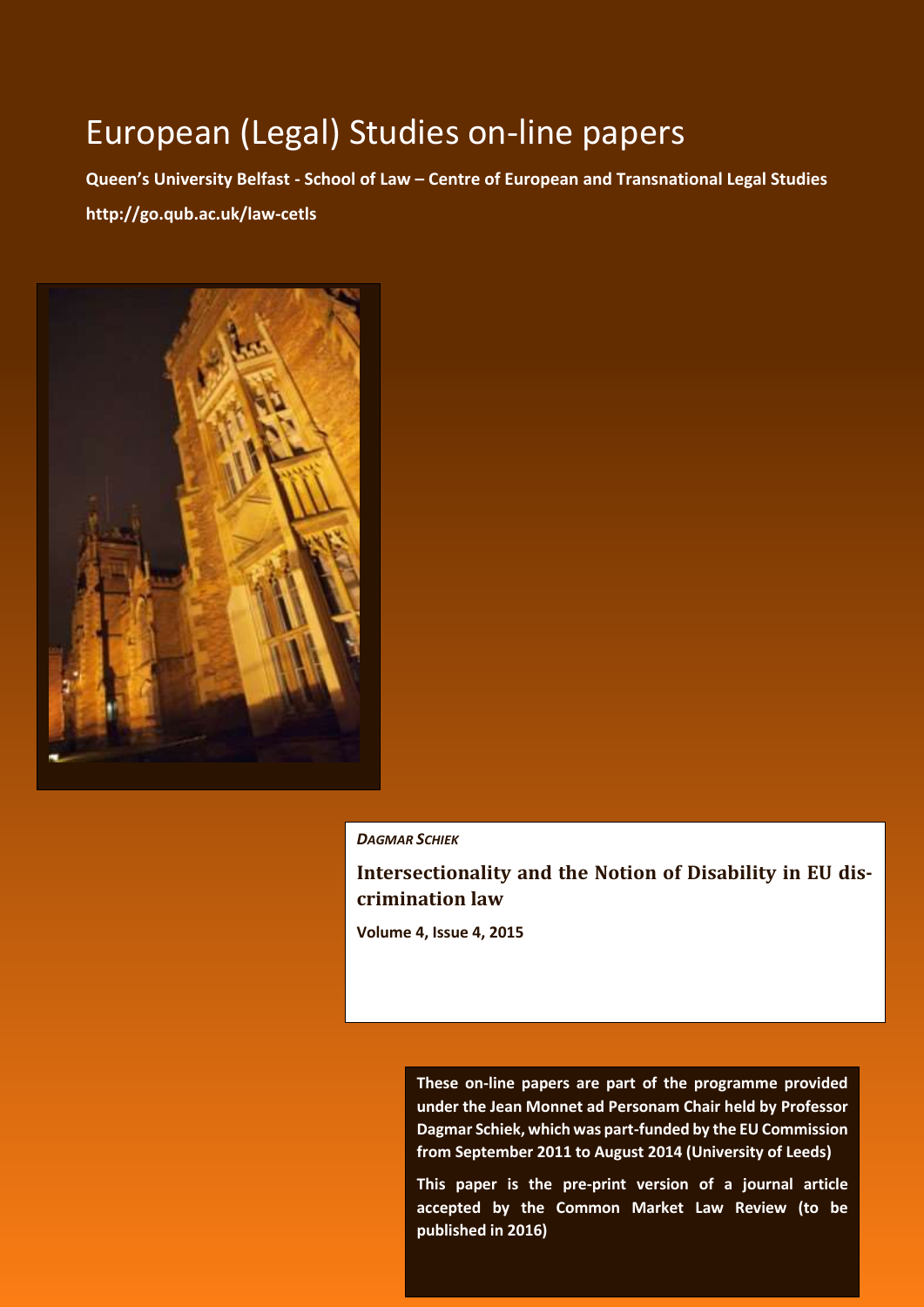## **Intersectionality and the Notion of Disability in EU discrimination law**

#### *Professor Dagmar Schiek\**

#### **1. Introduction**

<span id="page-1-0"></span> $\overline{a}$ 

Fifteen years after the EU first legislated against discrimination on grounds of disability,<sup>1</sup> CJEU case law on the notion of disability has gained some momentum: moving on from a single case on distinguishing disability from long-term illness in 2006, $2$  the Court has delivered no less than six rulings on the definition of the term disability in EU discrimination law, culminating in the Kaltoft ruling of December 2014,<sup>3</sup> which indicated that dismissal on the grounds of extreme obesity might constitute discrimination on grounds of disability within this framework.

<span id="page-1-1"></span>Disability law experts have already commented on these rulings from the perspective of EU disability law and policy,<sup>4</sup> focusing on the question whether the Court goes beyond a medical model of disability and embraces the social model of disability, making reference to the UN Convention on the Rights of Persons with Disabilities (CRPD).

However, this series of cases deserves a more fundamental analysis due to the central relevance of the categories on the basis of which discrimination is outlawed (discrimination grounds) for the wider field of EU discrimination law. Their definition not only demarcates the boundaries of discrimination law, but also harbours the danger of compartmentalising the field into discrete sections such as sex discrimination law, race discrimination law and disability discrimination law. Such compartmentalisation weakens discrimination law, for example by refusing to award remedies to those at the intersections of discrimination grounds – one of the points made be socio-legal researchers who developed intersectionality theory.<sup>5</sup> This article argues that intersectionality theory can and should also inform

<sup>\*</sup>Professor of Law, Jean Monnet ad personam Chair in EU Law & Policy, Director of Centre for European and Transnational Legal Studies, Queen's University Belfast. Thanks are due to Theresia Degener and Anna Lawson for sharing their partly unpublished work, and to the anonymous referees whose valuable critique spurred me to clarify and enhance my argument. The usual disclaimer applies.

<sup>1</sup> By Directive 2000/78/EC, of 27 November 20000 establishing a general framework of equal treatment in employment and occupation O.J. 2000 L303/16.

<sup>2</sup> Case C-13/05, *Sonia Chacón Navas v Eurest Colectividades* SA, EU:C:2006:456.

<sup>3</sup> Case C-354/13 *Fag og Arbejde (FOA), acting on behalf of Karsten Kaltoft v Kommunernes Landsforening* (KL), EU:C:2014:2463

<sup>4</sup> See, for example, Waddington, "Case C-13/05 Chacón Navas ", 44 *Common Market Law Review* (2007), 487-99,"HK Danmark (Ring and Skouboe Werge) Interpreting EU Equality Law in the light of the UN Convention on the rights of persons with disabilities", 17 *European Anti-Discrimination Law Review* (2013), 13-22, "Saying All the Right Things and Still Getting It Wrong: The Court of Justice's Definition of disability in EU", 22 MJ (2015), 576-91; McTique, "From Navas to Kaltoft: The European Court of Justice's evolving definition of disability and the implications for HIV-positive individuals", 16 *International Journal of Discrimination and the Law* (2015), 1-15; Hosking, "Fat Rights Claim Rebuffed", 44*Industrial Law Journal* (2015), 460-71; Favalli & Ferri "Defining Disability in EU Non-Discrimination Legislation: Judicial Activism and Legislative Restraints 22 *European Public Law* (2016), forthcoming.

<sup>&</sup>lt;sup>5</sup> Kimberlee Crenshaw coined the term intersectionality in the 1980s when critiquing the neglect of black women's discrimination by US anti-discrimination law (Crenshaw "Demarginalizing the intersection of Race and Sex: A Black Feminist Critique of Antidiscrimination Doctrine, feminist Theory and Antiracist Politics" (1989) *University of Chicago Legal Forum,* 107-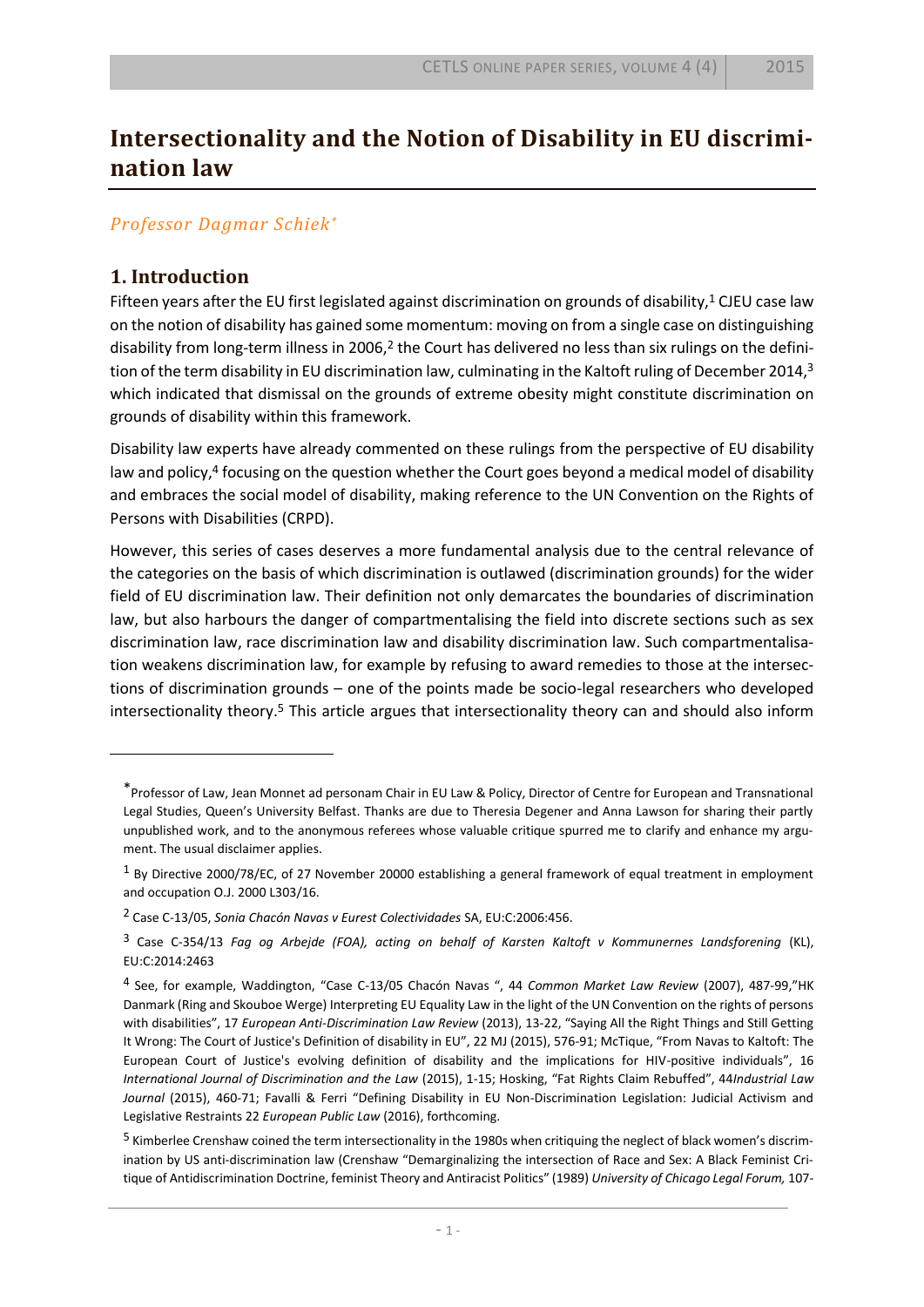the central categories of discrimination law: it demands that courts, in defining discrimination grounds, avoid exclusion across grounds, for example by failing to recognise the disabling effect of impairments typically suffered by women or ethnic minorities. The question how discrimination grounds should be defined in order to avoid such seemingly discriminatory effects of the definition as such has not yet been the subject of academic debate. Suggestions can be derived from the reconceptualization of discrimination law through organising its categories around the interconnected nodes of sex/gender, race/ethnicity and disability, which mirror disadvantage resulting from ascribed otherness. <sup>6</sup> Disability discrimination law is an ideal field for exploring this further, and the exploration can also contribute to a more adequate legal definition of disability.

<span id="page-2-0"></span>In order to develop this argument, the next section will outline the relevance of EU disability discrimination law for defining the categories of EU discrimination as a whole, and specify which aspects of the wider field disability law and policy are and are not relevant to the discussion. This will be followed by a summary of the Court's first and last judgment on the notion of disability,<sup>7</sup> which the Court's AGs classify as progressively adopting a social model of disability. The fourth section will develop a theoretical frame for analysing the case law by mapping the debate around the medical and social model of disability as sociological concepts and locating its impact on the CRPD and developing in more detail the relevance of intersectionality theory for a suitable definition of disability and other discrimination grounds by reference to the nodes mentioned before. The fifth section critically analyses the six judgments, exposing that the Court does neither use the social model nor the CRPD's guidelines for defining disability. The analysis will also expose that neither model of disability is suitable for a legal definition of a discrimination ground, especially as both tend to exclude disproportionally disabilities afflicted upon those who are not white middle class men, illustrating that last point with examples from the intersection of gender and disability. The article concludes that much remains to be done for developing an adequate definition of disability for EU discrimination law.

#### **2. The relevance of disability law for the field of discrimination law.**

As a prism gathers sunlight and reflects it in multiple colours, disability discrimination law underlines the multiple challenges to be met in defining the characteristics on the grounds for which discrimination is targeted by law (discrimination grounds), which are again central to its mission.

<sup>167).</sup> Intersectionality theory has recently been re-phrased as a socio-legal research agenda by group of authors including Crenshaw (Cho; Crenshaw, McCall "Towards a Field of Intersectionality Studies: Theory, Applications and Praxis" 38 *Signs Journal of Women in Culture and Society* (2013), 785-810). European intersectionality studies initially concentrated in sociology and political science (e.g. Anthias, Yuval-Davis, "Contextualizing feminism: ethnic, gender and class divisions." 15 *Feminist Review* (1983), 62–75; Krzsán, Skeje, Squire *Institutionalising Intersectionality: The Changing Nature of European Equality Regimes* (Basingstoke: Macmillan 2012), and only recently involve legal scholars (see for example Grabham, Cooper et al (eds), Intersectionality and Beyond: Law, Power and the Politics of Location (Routledge: 2009); Schiek & Lawson (eds), *EU Non-Discrimination Law and Intersectionality: investigating the triangle of racial, gender and disability discrimination* (Ashgate, 2011), specifically on remedies as added value of intersectionality see Schiek, "Multiple Discrimination in EU law: Opportunities for legal responses to intersectional gender discrimination? (Executive Report)", in Burri and Schiek (Eds) *Multiple Discrimination in EU law: Opportunities for legal responses to intersectional gender discrimination?* 1- 26, at 19-20, see also the examples in the national reports in this study (coordinated by Susanne Burri and Hanneke van Eyken).

<sup>6</sup> Schiek, "Organising EU Equality Law Around the Nodes of 'Race', Gender and Disability", in Schiek & Lawson (op.cit. *supra* not[e 5\)](#page-1-0) 11-27.

<sup>7</sup> Cases C-13/05, *Chacón Navas* and *C*-354/13 FAO Kaltoft.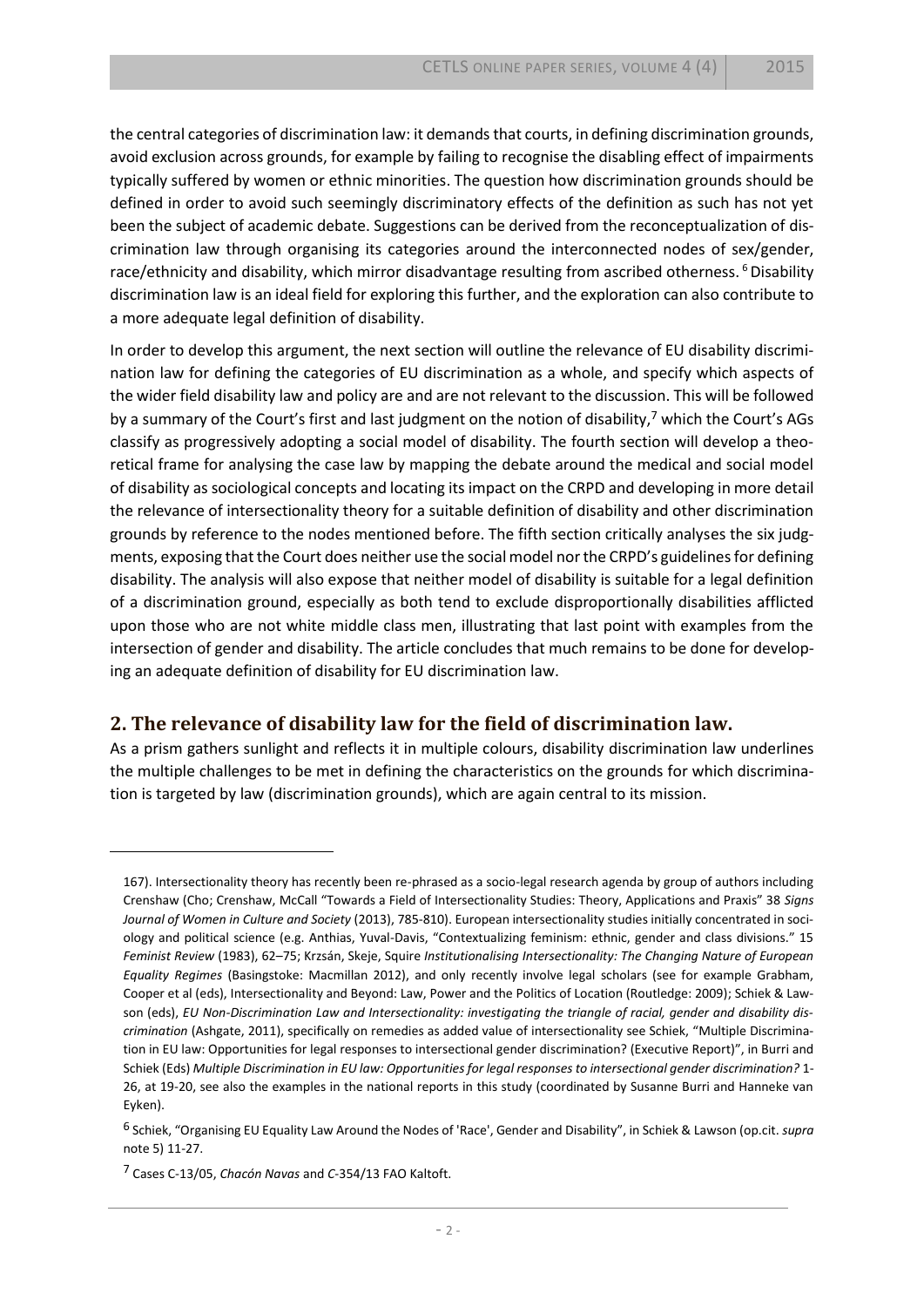<span id="page-3-0"></span>Since EU discrimination law emerged from socio-political movements, initially focused on discrete experiences,<sup>8</sup> its application tends to insulate the experience of discrimination into discrete strands. The resulting compartmentalisation is criticised because it does not capture discrimination at the intersection of discrete grounds adequately.<sup>9</sup> Beyond this, compartmentalisation also reduces the impact of discrimination law: as a multifaceted field it is potentially more powerful than the sum of each of its components. However, the injustices addressed by discrimination law may seem very discrete and diverse: racist hate crime and the refusal to promote women to managerial posts may not seem connected at first sight. While the EU, in combining a competence for outlawing discrimination on grounds of sex, race, ethnic origin, age, disability, sexual orientation and religion and belief in one provision (Article 19 TFEU) has conceptualised EU discrimination law as one socio-legal field, protagonists do not readily acknowledge an overarching rationale unifying the discrete experiences. As a result, the practical application of EU discrimination law still fails in addressing intersectional discrimination.

<span id="page-3-3"></span>Disability discrimination law constitutes a microcosm of this same problem, due to the wide variety of conditions which may lead to recognising a disability. Those conditions range from those easily perceptible in everyday contact such as missing limbs, facial deformation or sensual deviations such as visual or hearing impairments to other conditions which are not easily discernible, including illnesses such as heart disease, diabetes, clinical depression or chronic fatigue syndrome. Such diversity seems ill-suited for instigating spontaneous solidarity across different disabilities.<sup>10</sup> Nevertheless, defining disability as a discrimination ground has the potential of combining these disparate experiences into a socio-legal field of its own. The disability rights movement<sup>11</sup> at national and European levels seems to have achieved just that, by establishing a common cause for those very diverse experiences by shifting focus. Traditionally, disability had been perceived as a deficit of the person, which possibly can be cured, and as long as it is not cured requires compensation. The focus on the individual person who deviated from normalcy implied countless specific responses, frequently associated with paternalism and de-recognition.<sup>12</sup> By contrast, the disability rights movement focused on the reaction of society to the (alleged) deviance from normalcy, partly going as far as viewing disability as merely a "social construct".<sup>13</sup> Unifying all the different individuals under a social construct notion of disability also defined

<span id="page-3-2"></span><span id="page-3-1"></span>l

<sup>8</sup> For an evaluation from political science perspectives see Verloo "Intersectional and Cross-Movement Politics and Policies: Reflections on Current Practices and Debates" 38 *Signs Journal of Women in Culture and Society* (2013) 893-915, from a legal studies perspective Schiek, "EU non-discrimination law & policy: gender in the maze of multidimensional equalities", in Hohmann-Dennhardt, Koerner and Zimmer (eds) *Geschlechtergerechtigkeit*, (Baden-Baden: Nomos, 2010), 472-88.

<sup>9</sup> More detail below sub 4.2.

<sup>10</sup> Hendriks, "The UN Disability Convention and (Multiple) Discrimination: Should EU Non-Discrimination Law be Modelled Accordingly?" 2 European Yearbook of Disability Law (2010) 7-26, at 21.

<sup>&</sup>lt;sup>11</sup> The term "Disability Rights Movement" best captures the focus of the national and European level activist groupings engaging for the inclusion of disabled persons into society (Vanhala *Making Rights a Reality? Disability Rights Activists and Legal Mobilisation* (CUP 2011); Kemple, Ahmad, Girijashanker "Shaping Disability Rights through Shaping the Disability Movement "3 (3) *Journal of Human Rights Practice* (2011), 355-363). Nevertheless, the European umbrella organisation is known by the name "European Disability Forum" (Mabbet, "The Development of Rights-based Social Policy in the European Union: The Example of Disability Rights", 43 *JCMS* (2005), 97-120.)

<sup>12</sup> See for this development Degener "Disabled People, Non-Discrimination of" in: Wolfrum, (ed) *Encyclopaedia of Public International Law* (OUP 2013)

<sup>13</sup> This term even made it into the 2003 Commission Action Plan on Equal Opportunities for People with Disabilities OM (2003)650 final, page 6, see Lawson, "The EU Rights Based Approach to Disability: Strategies for Shaping an Inclusive Society", 6 *International Journal for Discrimination and the Law* (2006), 269-87. For a critical assessment of "social construct phase" see Quinn, Flynn, "Transatlantic Borrowings: The Past and Future of EU Non-Discrimination Law and Policy on the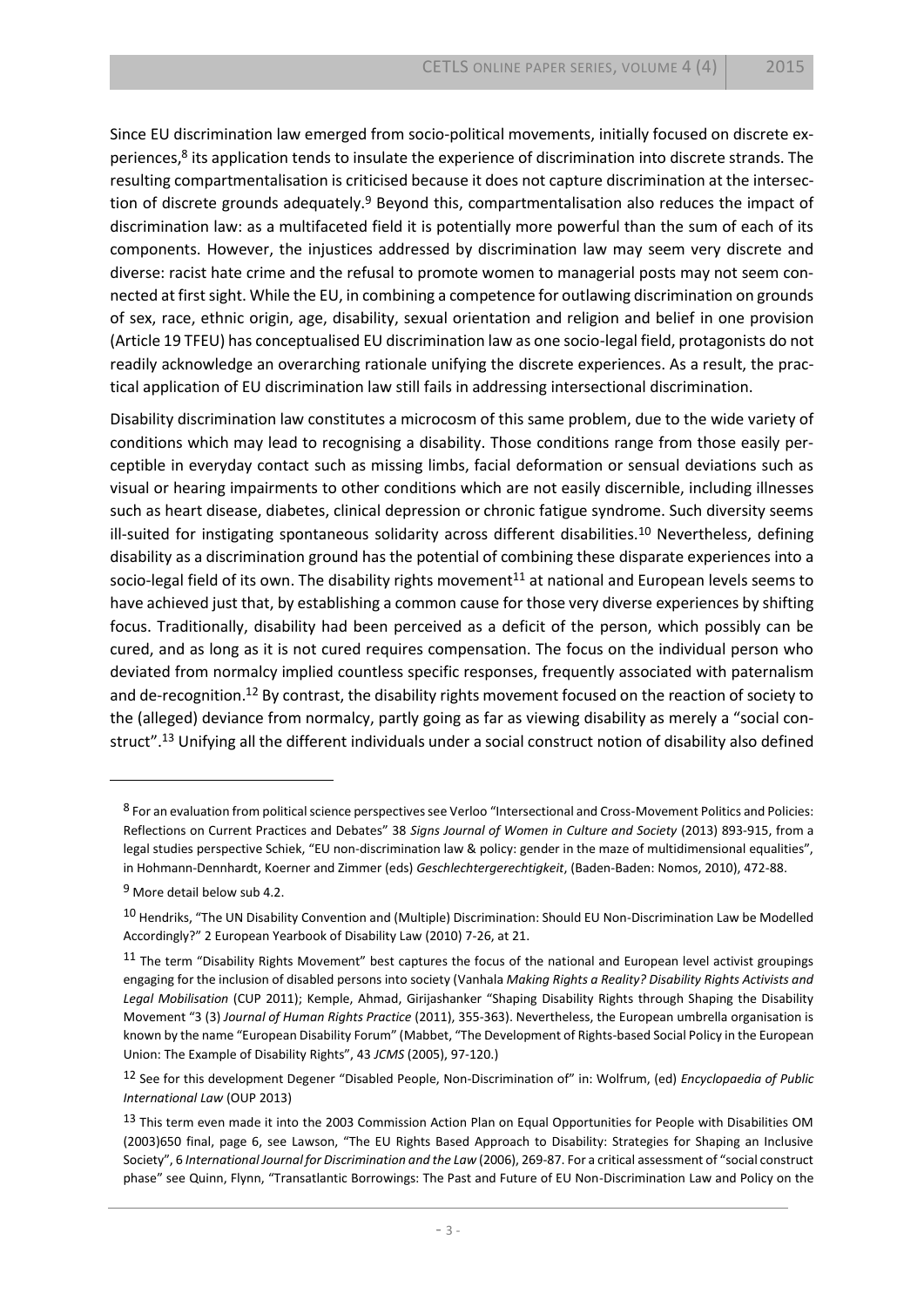an overarching aim for the ban of disability discrimination, claiming a common cause for overcoming disadvantage based on a wide variety of conditions. Such success surely holds lessons for discrimination law at large.

Accordingly, this article is not dedicated to EU disability law and policy as a whole,<sup>14</sup> which overlaps with, but is both wider and narrower than EU discrimination law and policy. On a pragmatic definition, EU discrimination law comprises a body of secondary EU law aiming at securing equal treatment irrespective of sex, racial or ethnic origin, religion and believe, disability, age and sexual orientation.<sup>15</sup> While these directives are predominantly based on what is today Article 19 TFEU,<sup>16</sup> primary law provides normative underpinnings in Articles 8, 10 and 157 TFEU and Articles 21 -26 Charter of Fundamental Rights (CFREU).

The EU discrimination directives are quite explicit (and as such limiting) on the notion of discrimination:<sup>17</sup> they demand that Member States enact legislation banning discrimination on all the six "discrimination grounds" in the fields of employment. Race and sex discrimination also need to be addressed beyond employment to various degrees, for example in relation to social security, education, health and access to and provision with goods and services. Banning discrimination requires providing effective remedies beyond criminal prosecution against direct discrimination, indirect discrimination, harassment and instruction to discriminate. Only for disability discrimination, the refusal to provide reasonable accommodation of difference also constitutes discrimination.<sup>18</sup>

<span id="page-4-0"></span>However, the directives are silent (and thus less limiting) on another central element of the field: the definition of the characteristics for which discrimination is targeted by law (discrimination grounds) is specified neither at EU level nor in most national laws.<sup>19</sup> Since this field is left to judicial interpretation,

Ground of Disability", 60 *AJCL* (2012), 23-48 ( 28-31).

 $14$  A regular update on EU disability law and policy is published in part 2 of the European Yearbook of Disability Law (5th edition 2015, edited by Gerard Quinn and Lisa Waddington).

<sup>&</sup>lt;sup>15</sup> The main directives are Council Directive 2000/78/EC (footnote 1), Council Directive 2000/43/EC implementing the principle of equal treatment between persons irrespective of racial or ethnic origin O.J. 2000 L 180/22, Council Directive 2004/113 implementing the principle of equal treatment between men and women in the access to and supply of goods and services, O.J. 2004 L 373, 37–43 as well as Directive 2006/54/EC of the Parliament and the Council on the implementation of the principle of equal opportunities and equal treatment of men and women in matters of employment and occupation (recast) O.J. 2006 L 204/23 2006/54 and Council Directive 79/7/EEC on the progressive implementation of the principle of equal treatment for men and women in matters of social security O.J. 1979 L 6, 24 - 25. While at times a narrower notion of EU discrimination law is used, comprising Directives 2000/43 and 2000/78 only, because those directives marked a new era (e.g. Bell, "The Principle of Equal Treatment: Widening and Deepening", in Craig and de Búrca (eds) *The Evolution of EU Law* (OUP, 2011), 611-39, at 623), most academic writers perceive of EU anti-discrimination law as encompassing sex discrimination (see for more references Schiek, op.cit. supra (note [8\)](#page-3-0) at 472-481.

 $16$  The Directives targeting sex discrimination in employment are based on what is today Articles 153 TFEU. The reasons for this split in competence deserve their own critique, which lies beyond the scope of this article.

<sup>17</sup> On the notion of discrimination in EU law see the relevant chapters in Ellis, Watson, *EU Anti-Discrimination Law*, 2nd edn (OUP, 2012). Hepple, *Equality - The New Framework*, 2nd edn (Hart, 2014).see also Schiek, "Elements of a New Framework for the Principle of Equal Treatment of Persons in EC Law: Directives 2000/43/EC, 2000/78/EC and 2002/73/EC changing Directive 76/207/EEC in context", 8 *ELJ* (2002), 137-57.

 $18$  The exclusion of discrimination grounds such as sex, age and religion, from this concept has been criticised, alongside the limited potential of reasonable accommodation to promote structural change (Schiek, "Broadening the Scope and the Norms of EU Gender Equality Law: Towards a Multidimensional Conception of Equality Law" 12 *MJ* (2005), 427-466, at 463- 464).

<sup>&</sup>lt;sup>19</sup> The two common law jurisdictions, and notably UK law, have partly been an exception to this rule, see Quinn & Flynn,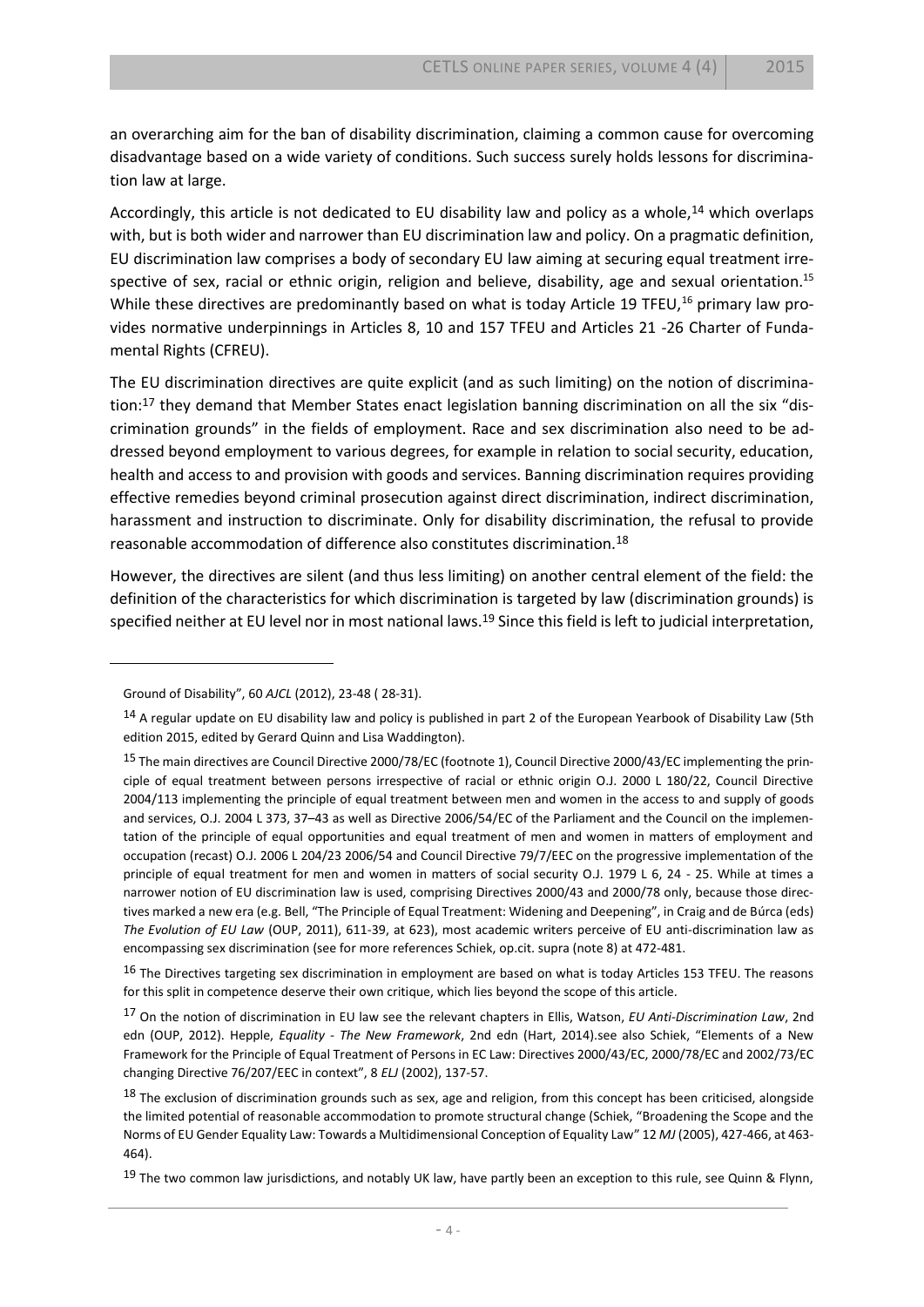the first six judgments of the European Court of Justice on disability hold lessons for the definition of discrimination grounds at large, as well as the opportunity to establish new directions for the interrelation of intersectionality and law.

#### **3. The Court's route from Chacón Navas to Kaltoft– a first impression**

The Court's first and the last ruling on the notion of disability illustrate well the development of the case law under analysis: the latest case FOA (Kaltoft),<sup>20</sup> concerning obesity, partly confirms the very first one, Chacón Navas,<sup>21</sup> concerning long-term illness. Although this may indicate that the Court moves in circles, its AG's present these cases as start and end-point of a move towards accepting a social model of disability.

The Chacón Navas case dates back to 2006, and concerned the dismissal of a female employee with a catering provider on grounds of long periods of absence on grounds of illness. While this dismissal was unlawful under Spanish labour law, the only remedy available was a compensation. Had the dismissal been discriminatory, the remedy would have been reinstatement. This inspired the Madrid labour court to refer the case to the Court of Justice, with two main questions. First the national court enquired whether EU law must be interpreted as including a ban on discrimination on grounds of long term illness, and in the second instance it wished to know whether the notion of disability in Directive 2000/78/EC encompasses long term illness.

The Court of Justice answered the first question in the negative on the rationale that today's Article 19 TFEU does not, in itself, prohibit discrimination, but rather provides an EU competence to legislate against discrimination. This competence again is limited to ban discrimination on a finite number of grounds, and neither the competence nor the legislation based on it can be expanded by interpretation.<sup>22</sup>

In its second question on the notion of disability, the referring court cited the World Health Organisation's International Classification of Functioning, Disability and Health (ICF), which stress the fluid boundaries between health, sickness and disability. This indicated the national judges' hope of achieving a broad notion of disability under EU law, which might encompass long-term illness under certain circumstances. The Court of Justice was not inspired to follow these suggestions. While it grasped the opportunity to claim the notion of disability under Directive 2000/78/EC as an autonomous concept under EU law,<sup>23</sup> it also delivered a relatively narrow definition, stating that the

*"concept of 'disability' must be understood as referring to a limitation which results in particular from physical, mental or psychological impairments and which hinders the participation of the person concerned in professional life".<sup>24</sup>*

op. cit. *supra* (not[e 13\)](#page-3-1) at 40-41.

<sup>20</sup> C-354/13, *FAO Kaltoft*.

<sup>21</sup> Case C-13/05 *Chacon Navas*.

<sup>22</sup> Paragraphs 55-56 of the judgment.

<sup>23</sup> Paragraphs 40-42 of the judgment.

<sup>24</sup> Case C-13/05 *Chacón Navas*, paragraph 43.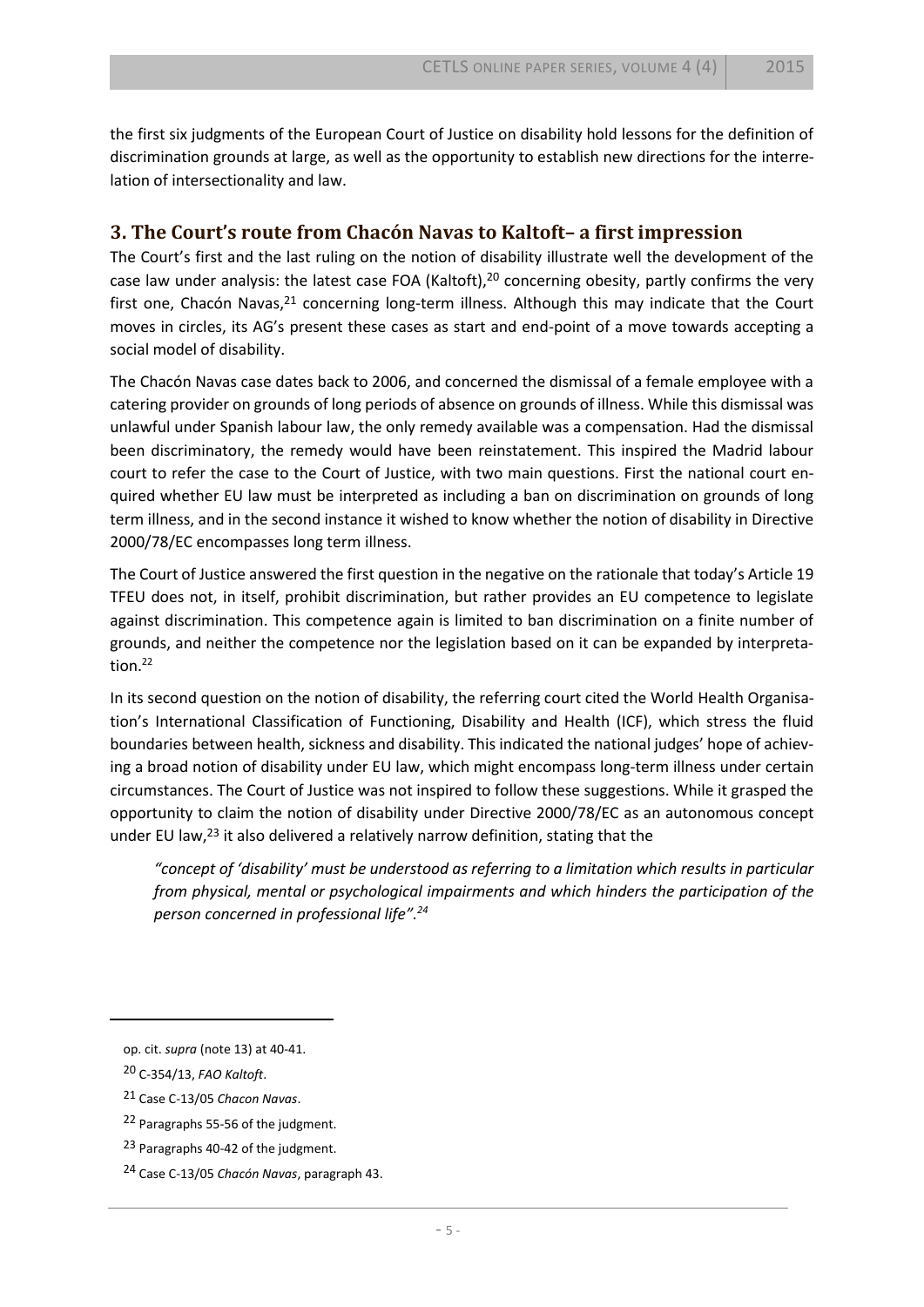From this narrow notion of disability the Court concluded that disability must be distinguished from sickness,<sup>25</sup> in particular through its long duration.<sup>26</sup> This chimed with AG Geelhoed's concern that a finding of disability discrimination will "always entail a substantive claim to equal access to or continued employment" with "potentially far-reaching consequences, economic and financial", <sup>27</sup> which in his view warranted a "precise definition" of disability, while the principal competence of the Member States for social policy mitigated against "widening the scope of Article 13 EC [now: 19 TFEU] by relying on the general policy of equality".<sup>28</sup> While the AG acknowledged that disability was an "indeterminate concept"<sup>29</sup>, "undergoing a fairly rapid evolution",<sup>30</sup> he proposed the narrow definition accepted by the Court.<sup>31</sup>

The FOA Kaltoft ruling<sup>32</sup> related to the dismissal of a childminder employed by a Danish municipality, who had been classed as obese in line with the WHO ICD from 1998. After his return from a period of family-related leave in March 2010, Mr. Kaltoft's limited success in losing weight through employersupported fitness training was discussed in several unannounced meetings with the organization's director. When demand for municipal child-care decreased, Mr. Kaltoft was selected for dismissal. His obesity had been mentioned in the relevant consultation meeting, though the employer contested that the dismissal was based on obesity.

The national court mainly wished to explore whether EU law, due to Articles 21-26 CFREU now being legally binding, contains a general prohibition of obesity discrimination or a general ban of discrimination in employment. The question whether obesity can be classified as disability under Directive 2000/78<sup>33</sup> was only their secondary concern. The Court referred to and confirmed the principles developed in Chacón Navas: the list of grounds on which discrimination is banned by Directive 2000/78/EC cannot be expanded by way of interpretation, and there is no general ban on weight discrimination to be derived from the CFREU.<sup>34</sup> The Court only made very scant reference to the CFREU, omitting to mention any specific Article.<sup>35</sup> AG Jäskinnen's opinion explains this omission. While the list of discrimination grounds in Article 21 CFREU is open ended, and might thus include obesity, the CFREU must not expand the EU's competences.<sup>36</sup> The AG thus returned to the concern raised by AG Geelhoed in Chacón Navas: Member States' prerogatives in social policy matters are to be safeguarded. The CFREU principles would only bind a Member State if its legislation falls within the substantive scope of

25 Paragraph 44.

 $\overline{a}$ 

26 Paragraph 45.

27 Paragraph 50 of his opinion.

<sup>28</sup> Paragraphs 53 – 54 of his opinion.

29 Paragraph 57 of his opinion.

30 Paragraph 58 of his opinion.

31 Paragraphs 76-77 of AG Geelhoed's opinion.

32 C-354/13 *FAO Kaltoft*.

33 Directive 2000/78/EC, op. cit., supra note 1.

<sup>34</sup> The Court cited paragraph 56 of the Chacón Navas (C-13/05) ruling, as well a paragraph 46 of the Coleman ruling, which is mainly relevant for acknowledging discrimination by association (Case C 303/06, *S. Coleman v Attridge Law and Steve Law*, EU:C:2008:415).

35 Paragraph 39 of the judgement

36 Paragraph 19 of his opinion, with reference to cases C-617/10 *Åkerberg Fransson* EU:C:2013:105, paragraph 23 and C-370/12 *Pringle* EU:C:2012:756 paragraph 179.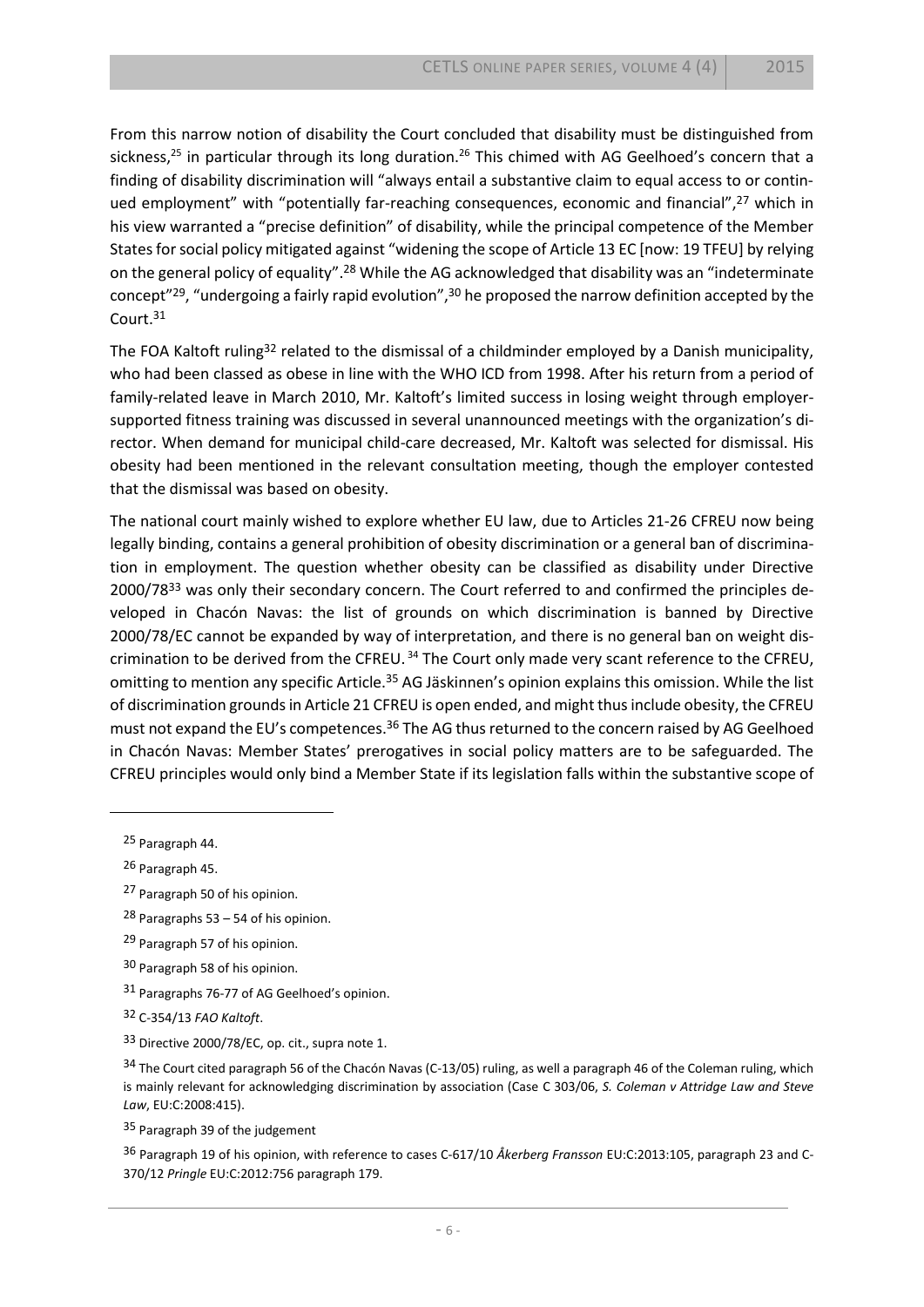EU legislation or directly effective Treaty law: a legislative competence such as Article 19 TFEU is not sufficient to achieve this.<sup>37</sup> In so far, the case law has come full circle.

However, as regards the notion of disability, the Court quoted the definition of disability developed by its Grand Chamber earlier:

<span id="page-7-0"></span>*Following the ratification by the European Union of the United Nations Convention on the Rights of Persons with Disabilities, which was approved on behalf of the European Community by Council Decision 2010/48/EC of 26 November 2009 (OJ 2010 L 23, p. 35), the Court held the concept of 'disability' must be understood as referring to a limitation which results in particular from*  long-term physical, mental or psychological impairments which in interaction with various bar*riers may hinder the full and effective participation of the person concerned in professional life on an equal basis with other workers.<sup>38</sup>*

The Court thus stressed that it now adheres to the notion of disability promoted by the CRPD, while AG Jääskinen suggested that the Court had moved towards the social model of disability.<sup>39</sup> It is open to doubt, however, whether the argumentation of the Court and its AG's in the younger case law on disability complies with the social model of disability. <sup>40</sup> In addition, the point can be made that the dichotomy between a medical and a social model of disability is not a sufficient starting point to develop the notion of disability for the purposes of EU discrimination law, especially if addressing intersectional inequalities.

Before we can analyze the case law in detail in the light of these considerations, it is necessary to summarize the discussion on the notion of disability initiated by the disability rights movement and its relation to the CRPD, as well as developing a theoretical frame for legal definitions of discrimination grounds in the light of intersectionality theory.

#### **4. Notions of disability and intersectional inequality - theoretical frame**

#### **4.1. Medical and social models of disability and the UN CRPD**

As already indicated, the terms "medical" and "social model of disability" have been developed in the disability rights movement. The underlying socio-political discourse perceives the move from the medical to the social model of disability as progressive, which seems to indicate that there is no space for the medical model in applying EU discrimination law.

The medical model appears as a "parody"<sup>41</sup> at times: by defining disability mainly with reference to an impairment attached to a person, the medical model allegedly suggests that such limitations for persons with disabilities can and should be overcome by medical cures or treatment, and if this fails by physical or technological processes addressing the impairment. Such processes aim at reinstating a

<sup>37</sup> Paragraphs 22 and 23 of his opinion.

<sup>38</sup> Case C-354/13 *FAO Kaltoft*, paragraph 53, with reference to case C-335, 337/11 *HK Danmark* EU:C:2013:222 paragraphs 37-39, C-363/12 *Z. v A Government department and The Board of management of a community school* EU:C:2014:159, paragraph 76 and C-356/12 *Wolfgang Glatzel v Freistaat Bayern* EU:C:2014, paragraph 45.

<sup>39</sup> Paragraph 41 of his opinion.

 $40$  This is also supported by the case notes referenced in not[e 4.](#page-1-1)

<sup>41</sup> See Quinn & Flynn, op. cit., supra (not[e 13\)](#page-3-1), 28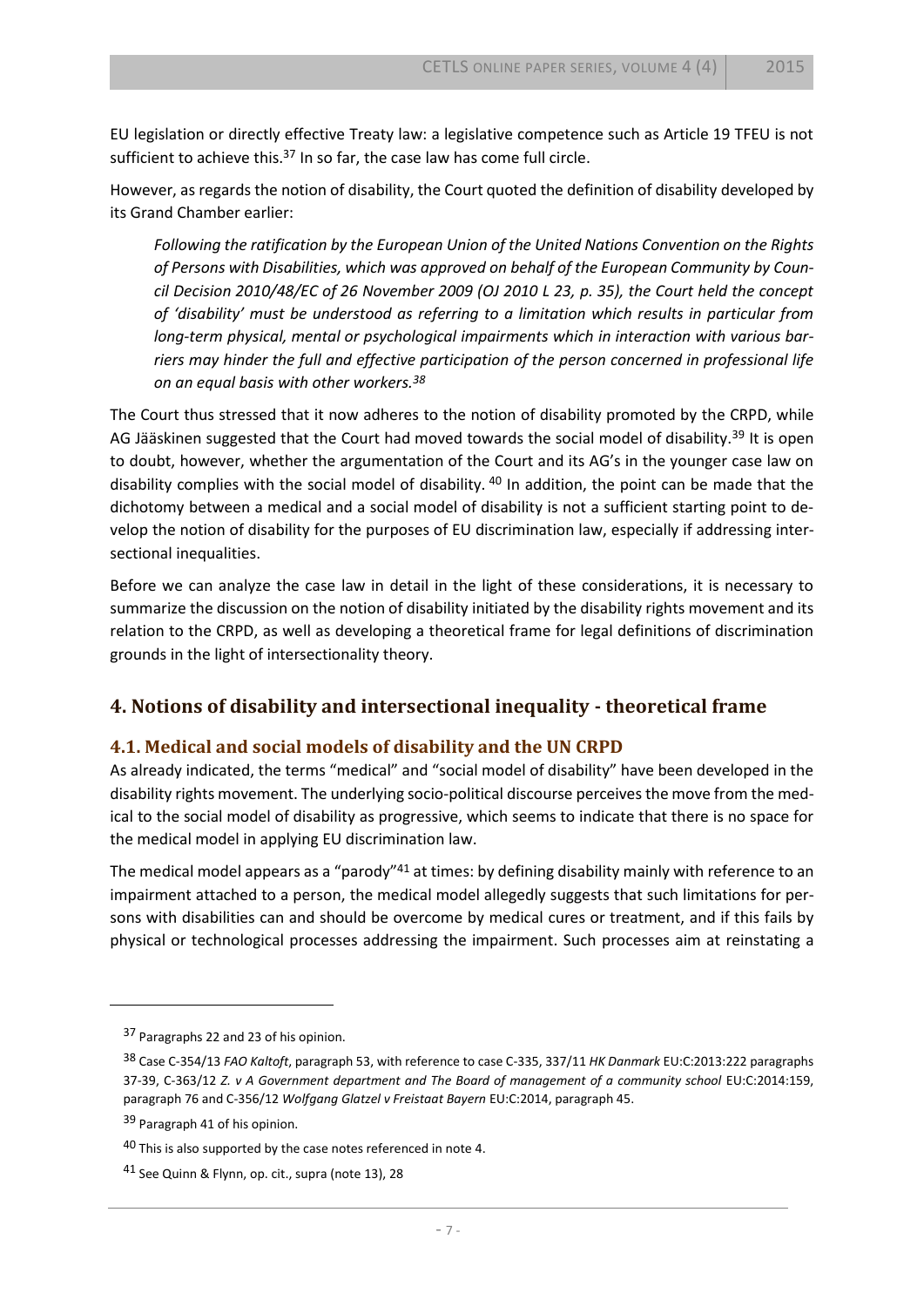state of normalcy, idealizing a world in which human beings do not differ too much: disability is defined as deviation from the average state of health.<sup>42</sup>

Those categorisations originate not from discrimination law, but rather from specific legislation creating entitlements for disabled persons, for example special benefits replacing or supplementing income from employment, or claims to specific services allowing participation. <sup>43</sup> This purpose corresponds to a metric approach to defining disability, since different degrees of disability lead to different levels of entitlement. These differentiations constitute contestable political choices: it would be entirely possible to grant assistance or benefits in relation to individual need without requiring a medical statement related to a degree of disability.<sup>44</sup> The distinction between disability benefits and "normal" unemployment benefits, for example, can be traced back to more favourable treatment of war veterans with impairments related to the loss of limps or similar to unemployed persons.<sup>45</sup> Modern welfare states have overcome the underlying causal approach to disability, according to which those who suffered impairment while engaged for a good cause are most deserving, followed by those suffering impairment without contributing (e.g. by being born with an impairment or involvement in an accident), and by those who somehow contributed to their impairment. Nevertheless, the medicalisation of deviance has remained decisive for classifying persons as disabled.

<span id="page-8-1"></span><span id="page-8-0"></span>This classification is criticised as a social construct, based on interaction of law and medicine, <sup>46</sup> and perceived as a starting point for discrimination and exclusion of those labelled as belonging into the category of disabled persons. The social model of disability was developed with the aim of politically challenging such discrimination and exclusion.<sup>47</sup> Its proponents suggested that disability results from society's reaction to impairments, and not the impairments as such. In its most radical form, the social model was originally developed by the *British Union of Physically Impaired Against Segregation* (UPIAS). <sup>48</sup> Their refined policy statement established in 1975 relied on the slogan that "it is society which disables physically impaired people". The core idea is the distinction between impairment and disability. Disability refers to the restriction of activity participation. It results from the lack of taking into account physical impairments, but not from the physical impairments as such. Parallels have been drawn to the feminist distinction between sex, which has a biological base, and gender, which is an ascription of roles to women.<sup>49</sup>

Since the 1970s, the debates on sociological models of disability have been refined. In particular, the UPIAS definition has been criticized for neglecting the impact of impairment on the life-experience of

<sup>42</sup> Geist, Petermann and Widhammer, "Disability Law in Germany", *Comparative Labor Law & Policy Journal*, 24 (2003), 563-6-8.

<sup>43</sup> See Degener op. cit. *supra* (not[e 12](#page-3-2)) marginal number 2, 6; see also Mabbet "Some are More Equal Than Others: Definitions of Disability in Social Policy and Discrimination Law in Europe" 34 *Journal of Social Policy* (2002) 215-233.

<sup>44</sup> Ob cit, 222-224

<sup>45</sup> Welti, *Behinderung und Rehabilitation* (Mohr 2005), 25-46.

<sup>46</sup> See Quinn, Degener, Bruce *Human Rights and Disability: The Current Use and Future Potential of UN Human Rights Instruments in the Context of Disability*, (Geneva, 2002), at 10.

<sup>47</sup> See for a recent defence Barnes, "The Social Model of Disability: Valuable or Irrelevant?", in Watson et al (eds) *The Routledge Handbook of Disability Studies* (Routledge , 2012), 12-29.

<sup>48</sup> Shakespeare, "The Social Model of Disability", in Davis (ed) *Disability Studies Reader*, 4th ed (Routledge 2013) 214-221.

<sup>49</sup> Garland-Thomson, "Integrating Disability, Transforming Feminist Theory", in Davis (ed) *Disability Studies Reader* , 4th ed (Routledge 2013), 333-346.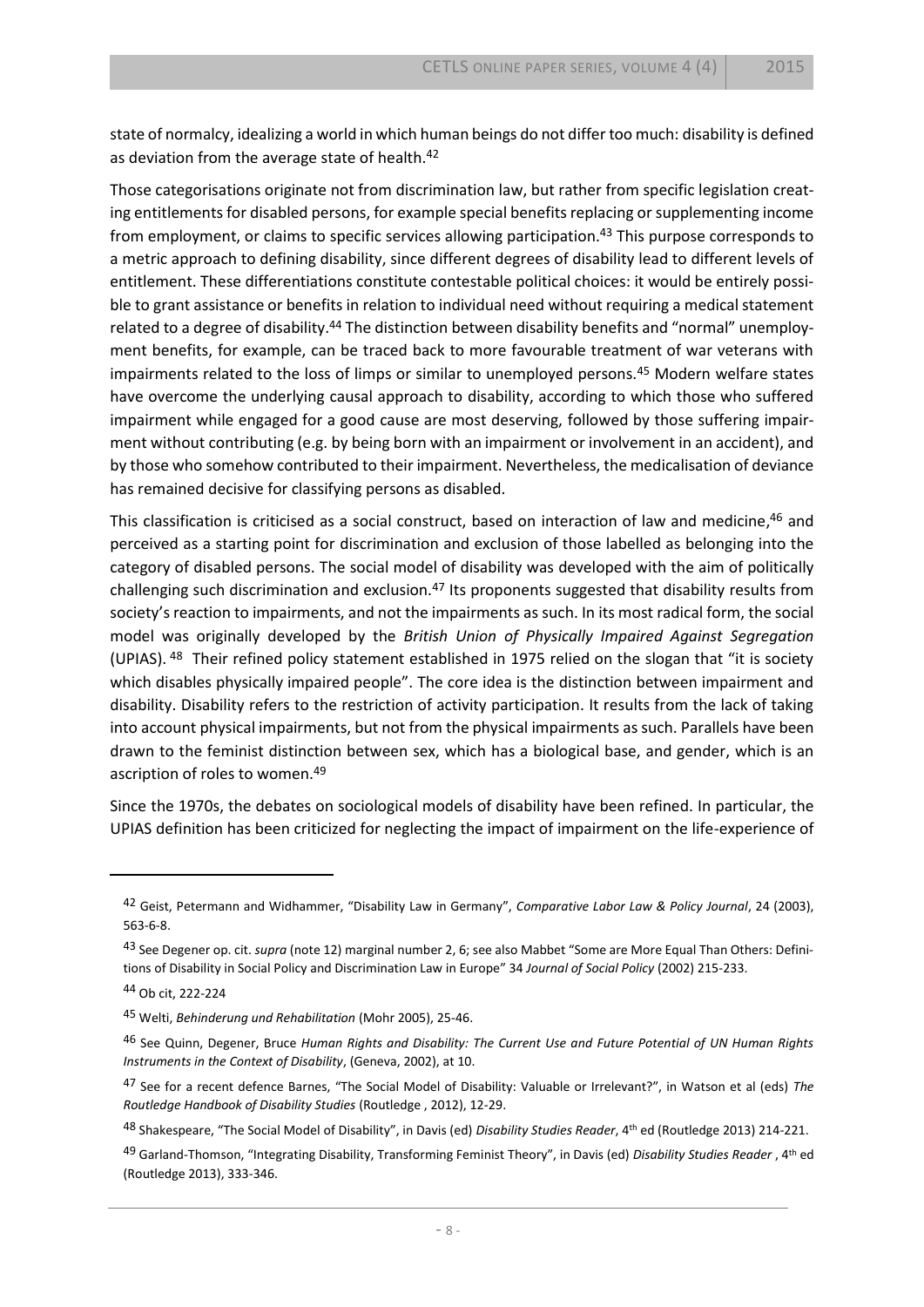disabled people<sup>50</sup> as well as for rejecting any positive role of medical cures or treatment for the life experience of people with impairments. Treating or curing impairments in line with a true medical mission, which is not driven by the paternalistic urge to normalize, can be beneficial to someone suffering from ill health.<sup>51</sup> Any model of disability that neglects impairment will downplay the experience of chronic illness, especially if involving high levels of pain, or of conditions such as depression, arthritis, chronic fatigue syndrome (ME) or diabetes. These only fit the "barrier" model of disability with difficulty: prejudices aside, there is no single barrier (such as a staircase) the removal of which will alleviate suffering from those long-term conditions. Accommodating these conditions into models of disability requires acknowledging suffering, for which there is limited room in the social model of disability.

While the social model of disability has been critiqued, medical approaches to disability have also changed, as mirrored in the International Classification of Functioning, Disability and Health (ICF), approved by the 54th WHO assembly in 2001. The ICF aims at "measuring health and disability at both individual and population level". It is thus firmly based on a metric notion of disability. However, it acknowledges that every human being may experience illness and disability throughout her life-course. It is also claimed that

*"ICF takes into account the social aspects of disability and does not see disability only as a 'medical' or 'biological' dysfunction. By including Contextual Factors, in which environmental factors are listed ICF allows to records the impact of the environment on the person's functioning."<sup>52</sup>* 

If disability is an aspect of life in so far that very few people command about all abilities a human can have, strategies in disability policy can focus on adapting the environment to a wider spectrum of abilities, and to abandon expectations of "normality".<sup>53</sup> The ubiquity of disability under this notion also potentially increases the attractiveness of disability as a subject of funded research:<sup>54</sup> as age,<sup>55</sup> disability is perceived as a condition that is likely to affect everyone in due course. Accordingly, one might expect a coalition of powerful white men to support research in, and juridical responses to disabilities because disability of some kind will be likely experienced by themselves and their peers. If this is the case, care must be taken to not prioritise the disabilities of some through the way in which disability is defined.

<sup>50</sup> Shakespeare, op. cit. *supra* (not[e 48\)](#page-8-0).

<sup>51</sup> Similarly Quinn & Flynn, op. cit., *supra* (not[e 13\)](#page-3-1) 28-29.

<sup>52</sup> [http://www.who.int/classifications/icf/en/ - visited on 6 July 2015]

<sup>53</sup> Fredman, *Discrimination Law*, (Oxford: 2nd ed. 2011), at 96 with further references.

<sup>54</sup> For example, Alexander Somek's scalding critique of EU Anti-Discrimination law, which ignores most of the literature on the subject, only perceives of disability discrimination law with its fluid categories and the concept of reasonable accommodation as worthy of being maintained (*An Essay on EU Anti-Discrimination Law,* Oxford 2013).

<sup>55</sup> Schiek, "Age discrimination before the ECJ – conceptual and theoretical issues", 48 CML Rev (2011), 777-99.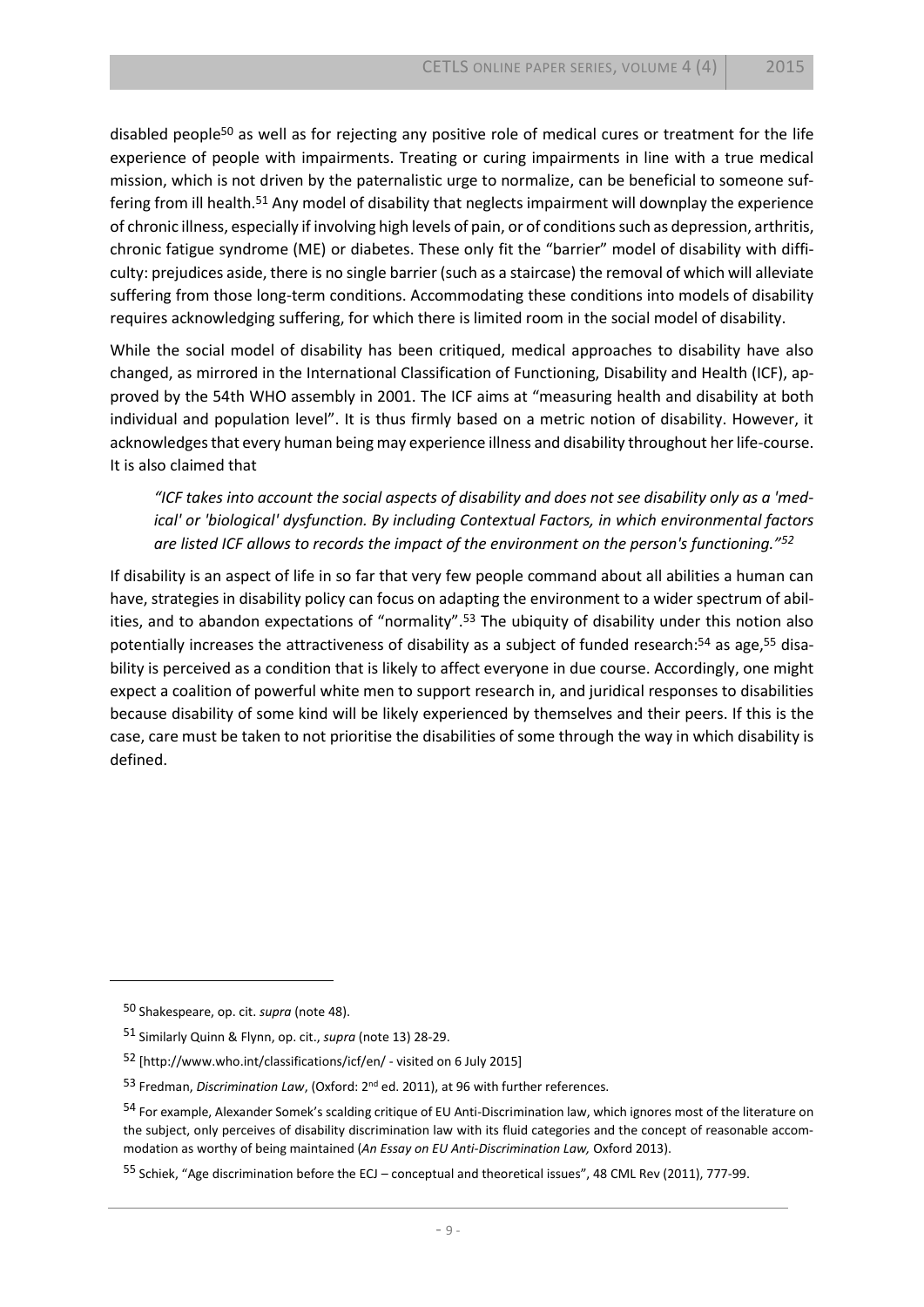Overall, the path from the medical to the social model of disability is not a clear route to progress. Degener even suggested that the social model does not, in itself, "give any guidance as how to alternatively legally define disability"<sup>56</sup> because it lacks a clear distinction between characteristic and treatment. <sup>57</sup> Vlad Perju argued that this lack of precision leads judges to revert to the medically inspired categorisations.<sup>58</sup>

A human<sup>59</sup> or civil<sup>60</sup> rights model has been promoted as moving beyond both the medical and the social model of disability. The UN Convention on the Rights of Persons with Disabilities (CRPD), as a legal instrument, constitutes an attempt to address such criticism. <sup>61</sup> It refrains from blending out impairment, while acknowledging the social conditioning which, in interaction with impairment, creates disability, and demands a structural instead of an individual response. As a consequence of concerns about defining disability, the CRPD does not provide a comprehensive definition, leaving scope for future development.<sup>62</sup> Its first article states:

*Persons with disabilities include those who have long-term physical, mental, intellectual or sensory impairments which in interaction with various barriers may hinder their full and effective participation in society on an equal basis with others.*

<span id="page-10-0"></span>This open definition acknowledges the role of impairment as well as the relevance of socio-economic barriers hindering full participation. However, it does not fully incorporate the social model of disability, as suggested by the reference to "persons with disabilities" in its title. By contrast, adepts of the social model of disability prefer speaking of "disabled persons" instead of "persons with disabilities". <sup>63</sup> Since the UN Convention not only bans discrimination, but also provides for socio-economic rights for persons with disability, the notion of disability may well differ in discrimination law inspired by the Convention on the one hand and laws creating entitlements to subsidies on the other hand. Article 2 defines disability discrimination as exclusion and deprivation related to disability – thus refraining from specifying a definition for the purposes of discrimination law. Relying on Article 1, the definition of disability in discrimination law may take impairment as a starting point.<sup>64</sup> Its exact shape is left to implementing legislation – and as we have seen, EU legislation does not provide such a definition. All

<sup>56</sup> Degener, "The Definition of Disability in German and Foreign Discrimination Law", (2006) *Disability Studies Quarterly*, 26, under 2) a).

<sup>57</sup> Ibidem.

<sup>58</sup> Perju "Impairment, Discrimination and Legal Construction of Disability in the European Union and the United States" 44 *Cornell International Law Journal* (2011) 279-348, at 341-345, at 331.

<sup>59</sup> See on this Degener, op. cit., *supra* (not[e 11\)](#page-3-3) and Quinn, Degener, Bruce, op. cit., supra (not[e 46\)](#page-8-1).

<sup>60</sup> Quinn & Flynn op. cit., *supra* (not[e 13\)](#page-3-1)

<sup>61</sup> See also Kavess, French "Out of Darkness into Light? Introducing the Convention on the Rights of Persons with Disabilities" (2008) *Human Rights Law Review* 8 (1) 1-34, at 22-24.

<sup>62</sup> Kayess & French, ibidem, at 22-24.

 $63$  See Lawson and Priestley, "Potential, principle and pragmatism in concurrent multinational monitoring: disability rights in the European Union" (2013) *The International Journal of Human Rights*, 739. See Morris, "Impairment and Disability: Constructing an Ethics of Care that Promotes Human Rights", 16 *Hypatia*, (2011), 1-16, at 9; Kaper, *Feminist, Queer, Crip* (Indiana, 2013).

<sup>64</sup> Degener, *Definition of Disability* (2004). Study produced under the European Community Action Programme to combat discrimination (2001-2006) available at *<http://www.pedz.uni-mannheim.de/daten/edz-ath/gdem/04/disabdef.pdf>*; Wells, "The Impact of the Framework Employment Directive on UK Disability Discrimination Law", 32 ILJ (2003), 253-273, at 261- 262.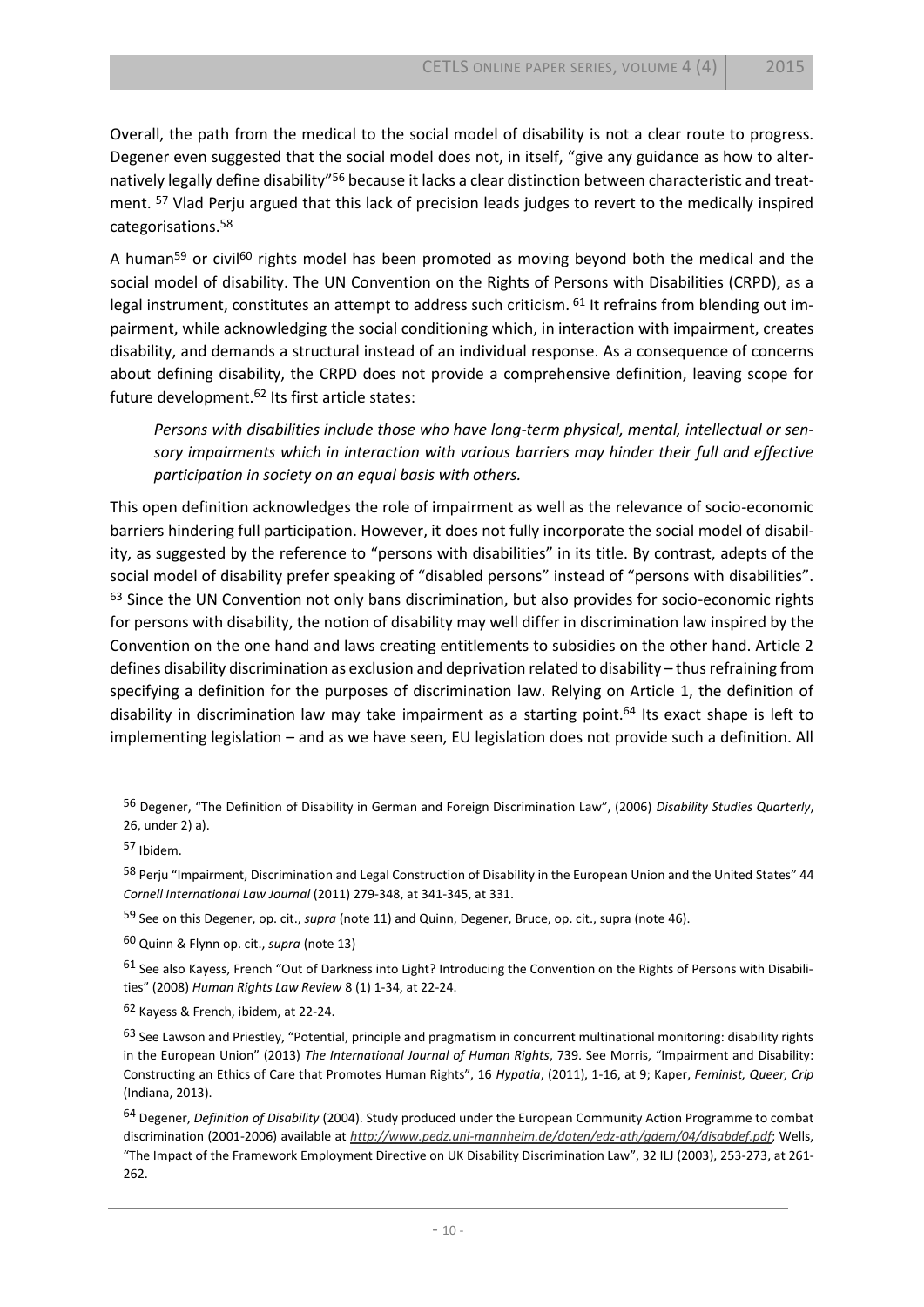we can derive from the legal instruments which emanated from decades of debate on the notion of disability is that there is scope for taking impairment as a starting point, though disability in the sense of depriving persons from participation in society only emerges from the interaction of impairment with social factors.

#### **4.2 Defining disability without reinforcing discrimination – intersectionality and the definition of grounds**

A definition of disability for the purposes of discrimination law surely must not be discriminatory in itself. This leads to another dimension of critique of the social model.

<span id="page-11-2"></span><span id="page-11-0"></span>The remaining advocates of a "pure" social model tend to highlight certain categories of disability, in particular the visible lack of a limb or part thereof, or certain sensual capacities, such as vision or speech.<sup>65</sup> Such perspective has been criticized as being based on a limited ideal person, namely a virtuous individual, mainly a young male wheel chair user, who otherwise is "fit and never ill",<sup>66</sup> while the majority of wheelchair users are women over 60 suffering from long-term illness which does not totally exclude the use of stairs.<sup>67</sup> Also, the majority of people affected by chronical illness with high levels of pain, or by conditions such as depression, arthritis, chronic fatigue syndrome (ME) or diabetes are women, <sup>68</sup> indicating a gender bias of the social model of disability: it blends out real-life experiences of women more frequently than those of men.<sup>69</sup> Acknowledging the role of impairment in defining disability may thus reduce sexist elements of the notion of disability. This indicates that relevance of intersectionality theory for the definition of disability.

<span id="page-11-1"></span>Intersectionality as a term was initially coined by Kimberlee Crenshaw in order to challenge how US American discrimination law de-recognised disadvantage experienced specifically by black women. By her own accord, Crenshaw aimed to create a meso-level theory which would inform action research.<sup>70</sup> Her initial focus was on adequate remedies for discrimination at the intersection of grounds. Intersectionality theory has been taken up by sociologists and political scientists as an instrument of analysing categories of disadvantage in society. The resulting complex theory has been criticised as being of little relevance to law.<sup>71</sup> Indeed, since law is a blunt sword, discrimination law depends on a finite number of categories in order not to be overly diluted.<sup>72</sup> Clearly this poses dilemmas for defining discrimination grounds, in particular if discrimination law addresses socio-economic reality and not just state and other public action. As has become apparent from the short summary of the first and last CJEU case on the notion of disability, defining discrimination grounds also specifies the scope of discrimination

<sup>&</sup>lt;sup>65</sup> This may be illustrated by the publication by US disability activists who define the impairment that leads to disability as "lacing part or all of limb, organ or mechanism of the body" (Loewen and Pollard, "The Social Justice Perspective", 23 *Journal of Postsecondary Education and Disability* (2010), 5-18, at 10.

<sup>66</sup> See Morris, op.cit. *supra* (not[e 63\)](#page-10-0) at 9, and Crow "Including all of our Lives: Renewing the Social Model of Disability", in Barnes & Mercer (eds) *Exploring the Divide*, (Leeds 1996), at 58 (using the term "SuperCrip").

<sup>67</sup> Crow, ibidem.

<sup>68</sup> Wendell, "Unhealthy Disabled: Treating Chronical Illnesses as Disabilities", in Davis (ed) *Disability Studies Reader*, 4th ed (Routledge: 2013), 161-176.

<sup>69</sup> Crow, op. cit., supra (not[e 66\)](#page-11-0) at 68, Morris, op. cit., *supra* (not[e 66\)](#page-11-0), at 9-10.

<sup>70</sup> See Crenshaw (1989) and Cho, Crenshaw and McCall (2013), op. cit., *supra* not[e 5](#page-1-0)

<sup>71</sup> See, for example, Conaghan, "Intersectionality and the Feminist Project in Law", in Grabham et al (eds), op. cit. *supra* (note 6) 21-48.

<sup>72</sup> For more detail see Schiek, op cit supra (not[e 6\)](#page-2-0).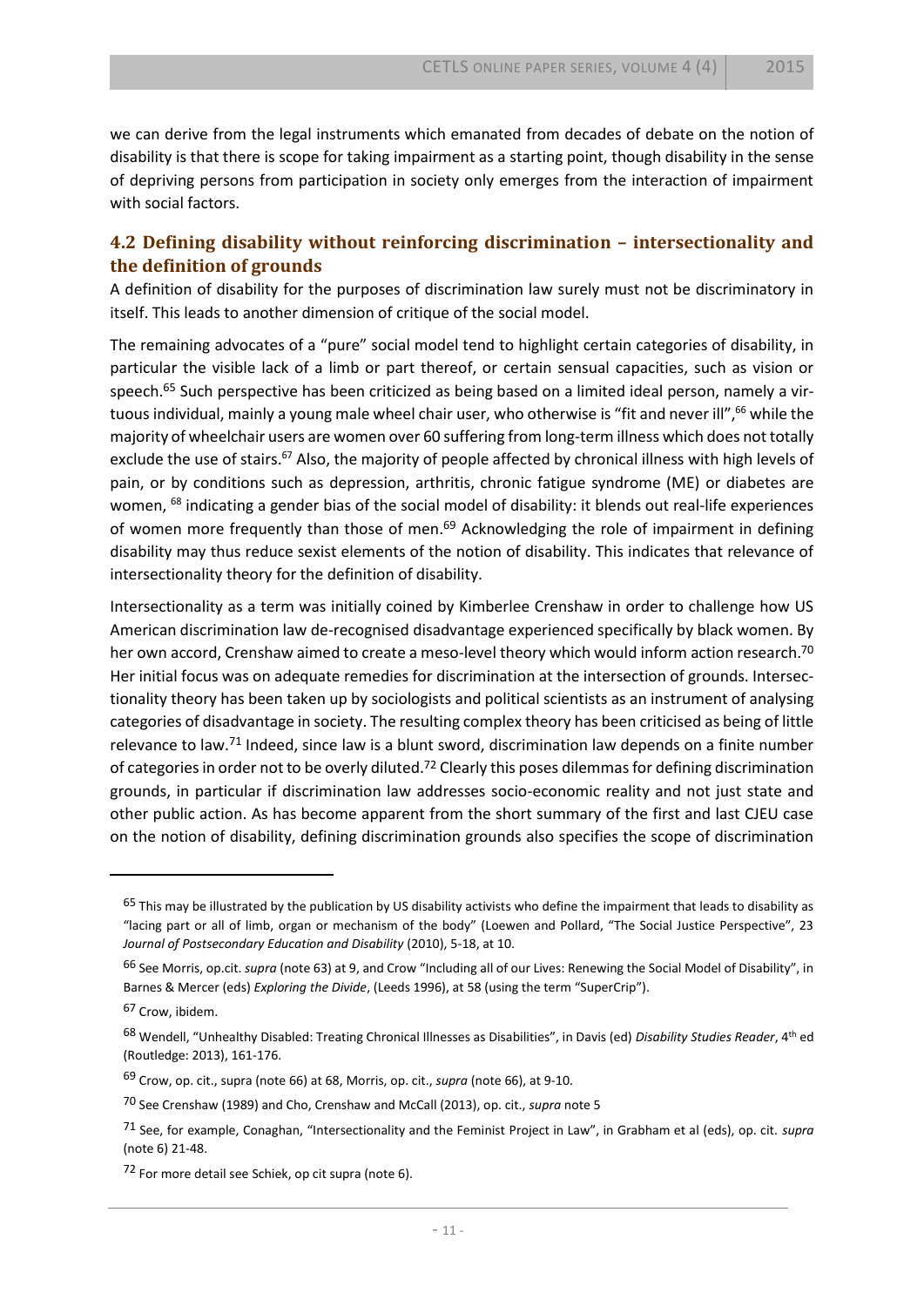law and the intensity of its intervention. Thus, principles such as the rule of law instigate precision of this definition, as well as a focus on differences that make a difference.

The point made by the intersectionality discourse highlights two dilemmas in principle.<sup>73</sup> First, while each of the discrimination grounds acknowledged as relevant in law is based on a specific social experience of disadvantage, each person is characterised by each of the discrimination grounds: either they suffer discrimination (for example because they are classified as disabled, as female or as racialized other), or they profit from discrimination (for example because they are classified as healthy, male or white). Second, discrimination law, in banning ground-specific discrimination may rest on different rationales, which may even clash: for example, the protection against ethnic and religious discrimination may rest on a rationale that pursues the preservation of closed communities engaging in practices that marginalise women or those choosing a lifestyle non-compliant with heteronormativity.

This creates a complex matrix in two respects. First, due to the asymmetric character of discrimination, persons may suffer from discrimination and at the same time profit from it. For example, a person with a mobility impairment may, due to being perceived as male, be able to command free services of female relatives helping not only to accommodate this impairment but also alleviating him form performing his own housework. While that person may be protected by disability discrimination law, the person serving him unpaid or underpaid may need protection by sex discrimination law. Second, if rationales for protecting against discrimination on different grounds clash, equal protection against discrimination of all these grounds seems elusive. Instead, discrimination regimes frequently create a hierarchy of equalities, which again do not provide adequate protection for those on the intersection of grounds.

These dilemmas call for an integrated approach to discrimination law.<sup>74</sup> Such an integrated approach presupposes a common rationale for the whole field of discrimination law, and all the discrimination grounds to be addressed by the field. Achieving this requires both an abstraction from ground-specific rationales and a refocusing of discrimination law around a finite number of dimensions.

The common rationale for banning discrimination on all grounds consists of overcoming disadvantage derived from ascribed otherness. Ascribing otherness is a social process through which persons are categorised by others. Such categorisation through heteronomous acts challenges self-determination and autonomy.

Being excluded from full participation in economic, social or political life on the basis of a heteronomous ascription sums up the harm inflicted by discrimination. Since ascription as a heteronomous act, for the purposes of discrimination law it does not matter whether a person carries a certain characteristic. Accordingly, in order to show discrimination on grounds of sexual orientation, the affected person does not have to show that he is actually homosexual, as long as he is perceived as homosexual. Similarly, in order to show disability discrimination, it is sufficient that the affected person demonstrates that she is perceived as disabled. This makes any metric approach to disability not only unnecessary, but fundamentally wrong for the purposes of discrimination law.

In addressing the harm of discrimination by ascription, discrimination law must respond to two underlying rationales at the same time: enabling individuation and respecting difference.

<sup>73</sup> The following g paragraph constitutes a very short summary of Schiek, "Towards a Multidimensional Conception" op. cit. supra (note [18\)](#page-4-0), at 441-453.

<sup>74</sup> Ibidem, p. 460-464.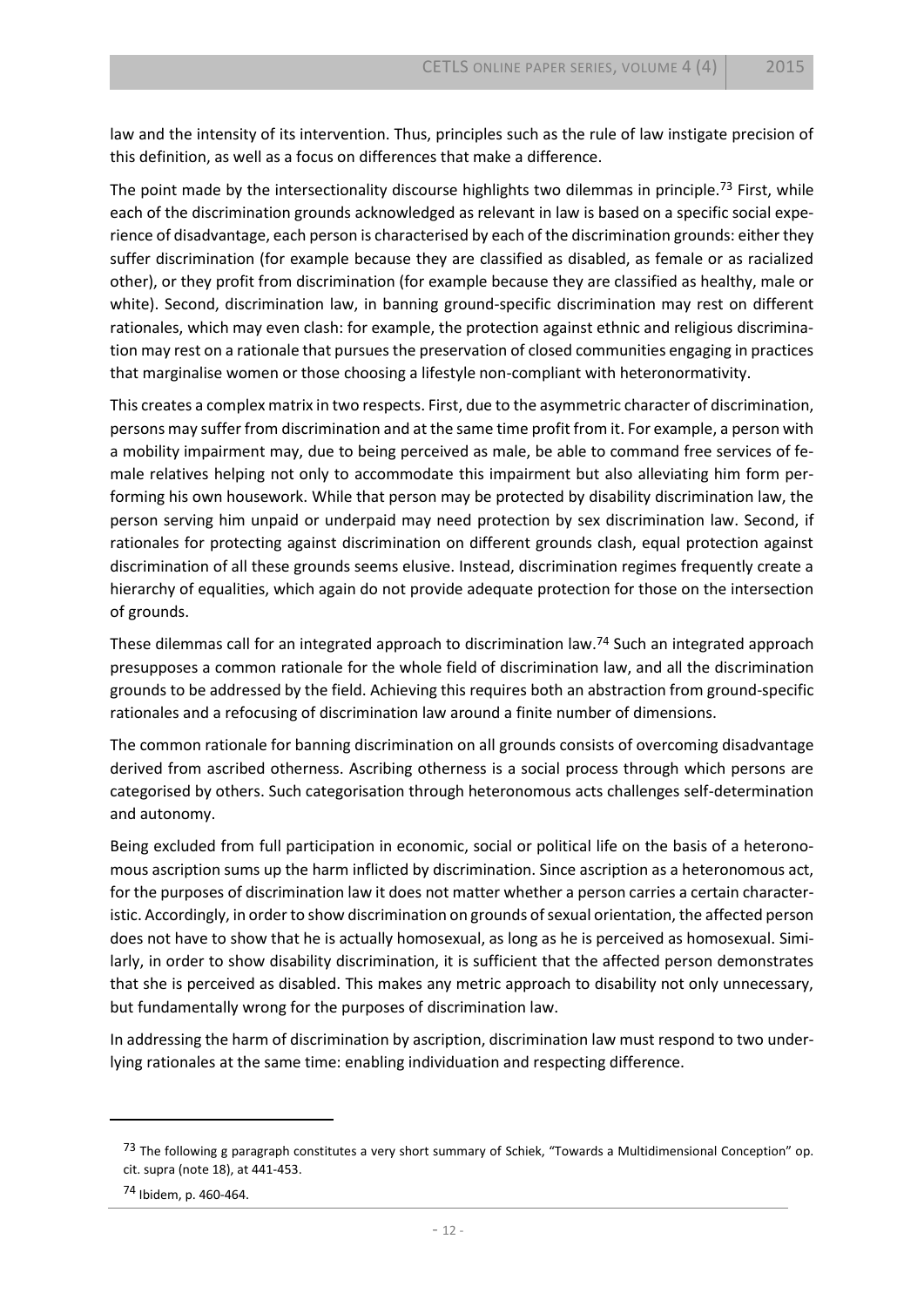Individuation demands that persons are allowed to move outside the box created by expectations based on ascribed otherness. Discrimination law in this dimension combats stereotyping, for example by ensuring that women can move beyond a restricted set of roles frequently circumscribed by the terms mother and sex-worker, that persons ascribed an inferior status on the basis of alleged race or ethnicity can act as fully accepted members of any community and that persons perceived as disabled must not be subjected to restricting expectations. Individuation, beyond stereotyping, frequently also entails the right to change one's identity – to forswear a religion or an alleged race, or to undergo medical treatment in order to overcome an impairment if that is possible.

Respecting difference, on the one hand, demands protecting strands of identity a person does not wish to and should not be expected to give up. On the other hand, respecting difference requires guaranteeing equality in practice in spite of durable differences, such as the ability to become pregnant, or the different abilities of those considered disabled, as well as decline through the process of ageing. Lack of opportunities to participate partly results from the normativity of certain abilities being ingrained in the design of buildings, communication and transport, there are also hard differences. Beyond the need to surpass formal notions of equality, discrimination grounds such as sex, disability and age require that the law accepts the need to accommodate difference, as the CRPD accepts by defining the refusal to accommodate difference is a form of discrimination.<sup>75</sup>

Refocusing discrimination law in such a way that potential intersections between grounds are recognised can be achieved by organising EU discrimination law around the three nodes of sex/gender, race/ethnicity and disability/impairment.<sup>76</sup> The concept proposes to re-organise EU discrimination law as a socio-legal field around the nodes sex/gender, race/ethnicity and disability/impairment. The notion of the socio-legal field alludes to Bourdieu's notion of a *champ social*<sup>77</sup> comprising a social space established by social interaction on the basis of power struggles.<sup>78</sup> For the context of EU law, the sociolegal field needs to embrace interrelations between different levels of socio-economic governance as well as the shaping of interaction through authoritative legal texts.<sup>79</sup> In short the field comprises legal texts, including case law, as well as institutional actors and socio-economic and cultural actors engaging in the field of discrimination law and policy.

The three nodes comprise centres and orbs, allowing the attribution of discrimination grounds such as sexual orientation and transsexuality to the gender/sex nodes, of religious minority, language and culture to the race/ethnicity node and of age, pregnancy and long-term illness to the disability node.

l

<sup>75</sup> Article 2 CRPD, Degener, op.cit. *supra* (not[e 12\)](#page-3-2) marginal number 3.

<sup>76</sup> Schiek, op.cit. *supra* not[e 6.](#page-2-0)

<sup>77</sup> A short definition of the concept reads 'A field is a structured social space, a field of forces, a force field. It contains people, who dominate and people who are dominated. Constant permanent relationships of inequality operate inside this space, which at the same time becomes a space in which various actors struggle for the transformation or the preservation of the field' (Bourdieu, P. *On Television*. Translated by P. Parkhurst Ferguson. (New Press, 1998), 40-41.

<sup>78</sup> Fligstein, *Euroclash: The EU, European Identity, and the Future of Europe* (OUP, 2008), 8.

<sup>79</sup> Nash, *The Cultural Politics of Human Rights - Comparing the US and the UK* (CUP, 2009), 30-34.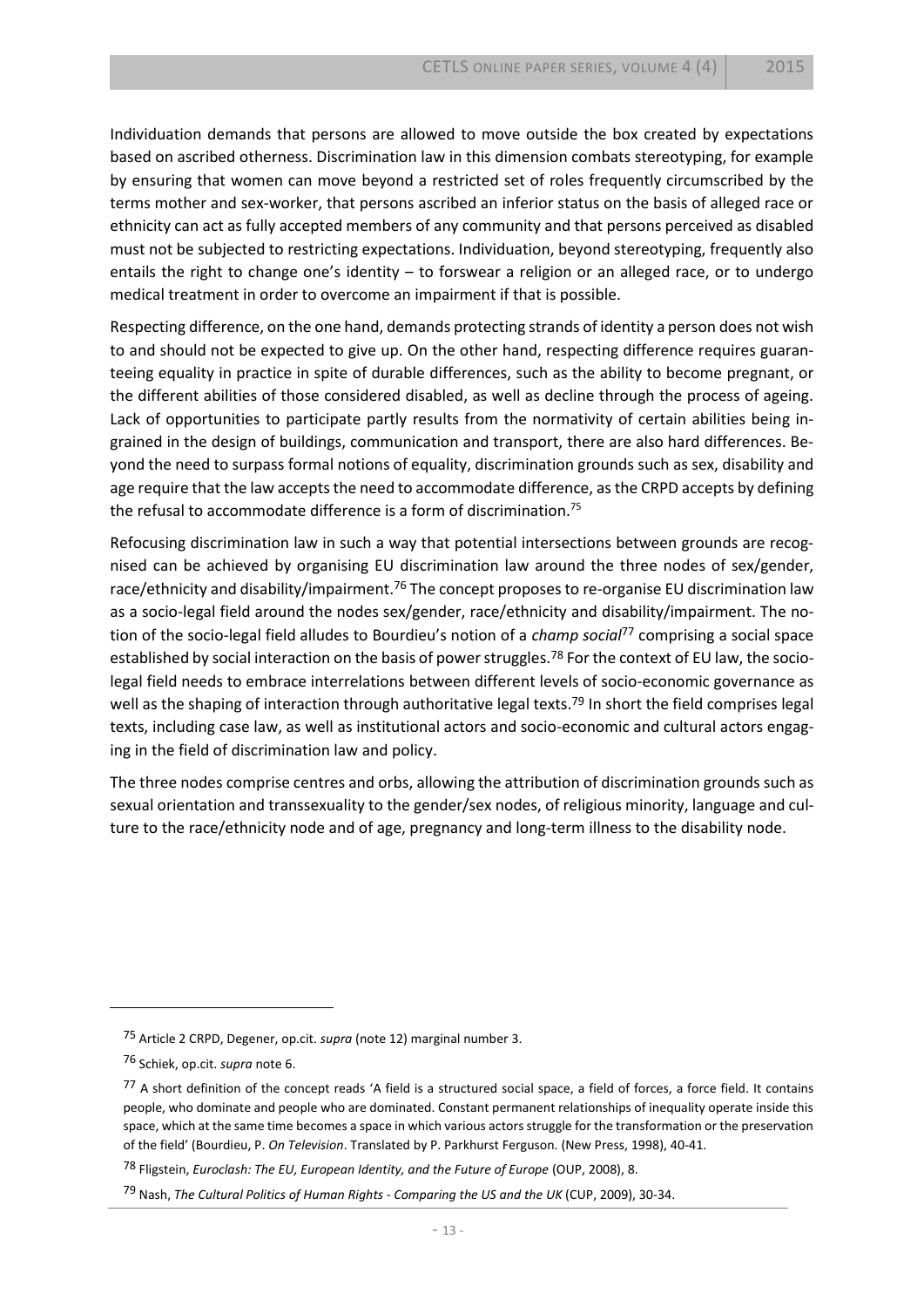

The nodes concept also provides orientation for developing notions for individual discrimination grounds in ways that are feasible for adjudication and avoid the reinforcement of intersectional inequalities within individual categories. The disability node is related to the notion of bodily and mental autonomy and access to social interaction as well as other resources. Disability discrimination emerges from defining average abilities as a standard for normality, <sup>80</sup> as well as from society's desire to avoid the perception of suffering. The combination of avoidance and standardisation leads to exclusion on different bases: there is stereotyping as well as the reluctance to accommodate different abilities.

Standardising assumed normality results in partly socially constructed disability. However, social construction is no less decisive to other discrimination grounds. Race may be even more a social construct than disability: there is no scientific justification for dividing humankind into different races. Similar to disability, gender can be seen as a social construct based on physical difference. Within the reference frame of heteronormativity, normalisation is also a decisive barrier to gender equality. Limiting opportunity by standardising assumed normality is thus a common issue across all three nodes.

As the few examples specified initially highlight, the purposes of discrimination law would be ill served if, for example, disability would be defined in such a way that impairments frequently suffered by women are not addressed by disability discrimination law. The principle that discrimination grounds cannot be defined in a discriminatory way also applies to the other grounds, and warrants other dimensions within disability. The concept of interrelated nodes illustrates this normative demand as well: if all the nodes overlap, limiting protection within any one category to those not suffering from other discrimination would leave an incomplete picture. Accordingly, the definition of any individual

<sup>&</sup>lt;sup>80</sup> Davis, "Introduction: Normality, Power and Culture" in: Davis (ed) Disability Studies Reader 4<sup>th</sup> ed (Routledge 2013) 1-19, makes this point, while attempting to highlight similarities with gender and racism studies – though reinforcing gendered stereotypes (of each woman becoming a mother) on page 1.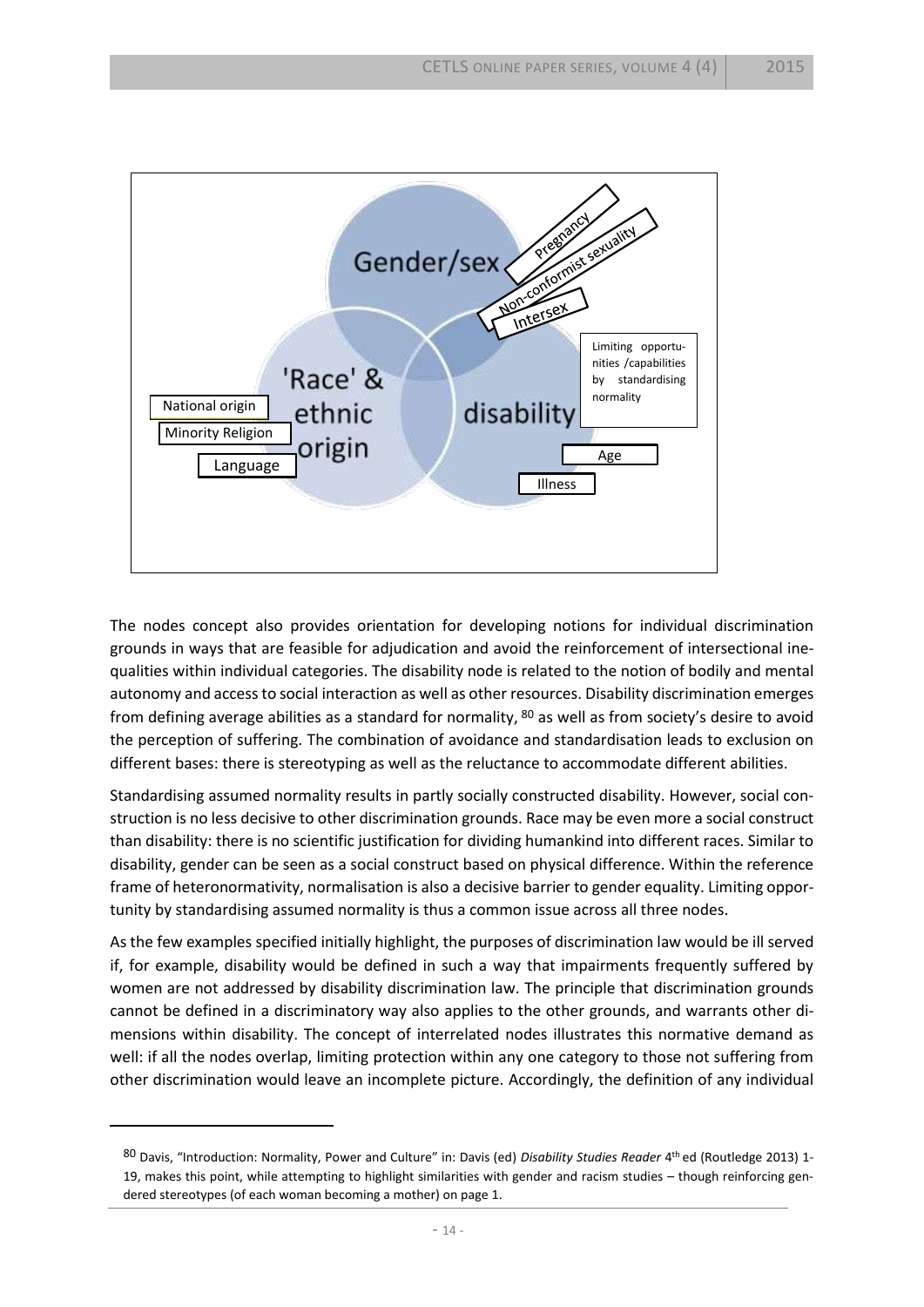discrimination ground must be such as to maximise protection from discrimination for those suffering disadvantage on other grounds. Thus, the definition of disability must encompass disabilities resulting from the interaction of impairment with other forms of discrimination.

#### **4.3. Summary: two challenges for defining disability**

This section has demonstrated that, in defining disability the Court had to address two formidable and interlinked challenges. First, it needed to move beyond a purely medical approach measuring disability in metric terms, while not sacrificing precision. Secondly, it had to define disability in such a way that impairments related to gender inequality or the exclusion of those classified as ethnic or racial minority are not disproportionally excluded from the field. The next section will consider how the six cases decided by the Court deal with these challenges.

#### **5. Analysing the Court's case law against this back ground**

#### **5.1. The Court's case law between models of disability**

Do all these cases constitute a steady progression from a medical towards a social model of disability?

In the 2006 Chacon Navas case, $81$  the Court's definition of disability in relation to discrimination law started out from the medical model. However, even in this initial ruling the Court stated that disability in particular – but not necessarily exclusively - results from an impairment limiting the individual capabilities. It thus left scope for acknowledging other causes for the limitation constituting disability. Similarly, AG Geelhoed, though concluding that "disabled people are people with serious limitations due to physical, psychological or mental afflictions",<sup>82</sup> also perceived of a role for the social environment of disabled people in so far as a disability which is not perceived in the social environment will hardly lead to discrimination.<sup>83</sup> Nevertheless, neither the Court nor its AG considered any specific contribution of the socio-economic environment to the limitations, and as a consequence excluded long-term illness from the notion of disability. As a consequence, Sonia Chacon Navas could not claim remedies under discrimination law, but was left with the weaker remedies for unfair dismissal.

The next five cases concerning the notion of disability were decided after the EU became a signatory to the CRPD.

The Grand Chamber ruling on HK Danmark (Ring & Skouboe Werge) $84$  concerned two secretaries who suffered from illnesses resulting in chronic back pain and, in order to remain able to continue employment, required work-related relief in the form of part time work and a height adjustable desk respectively. Because the employers did not adjust the working environment in line with the employees' requests, the employees frequently were absent on grounds of pain, and accrued sufficient time of sick leave to justify a dismissal under Danish law in line with their specific contracts of employment. The employees and the trade unions representing them claimed that their frequent illnesses and the subsequent dismissal were caused by their disability, and that the dismissals constituted disability discrimination. The employers insisted that they suffered from long-term illnesses which, as decided in Chacon Navas, would not qualify as disability. Accordingly, the Court had the opportunity to revisit the

l

<sup>81</sup> C-13/05 *Chacon Navas.*

<sup>82</sup> Paragraph 76 of his opinion (EU:C:2006:184).

<sup>83</sup> Paragraph 62 of his opinion.

<sup>84</sup> Case C-335/11.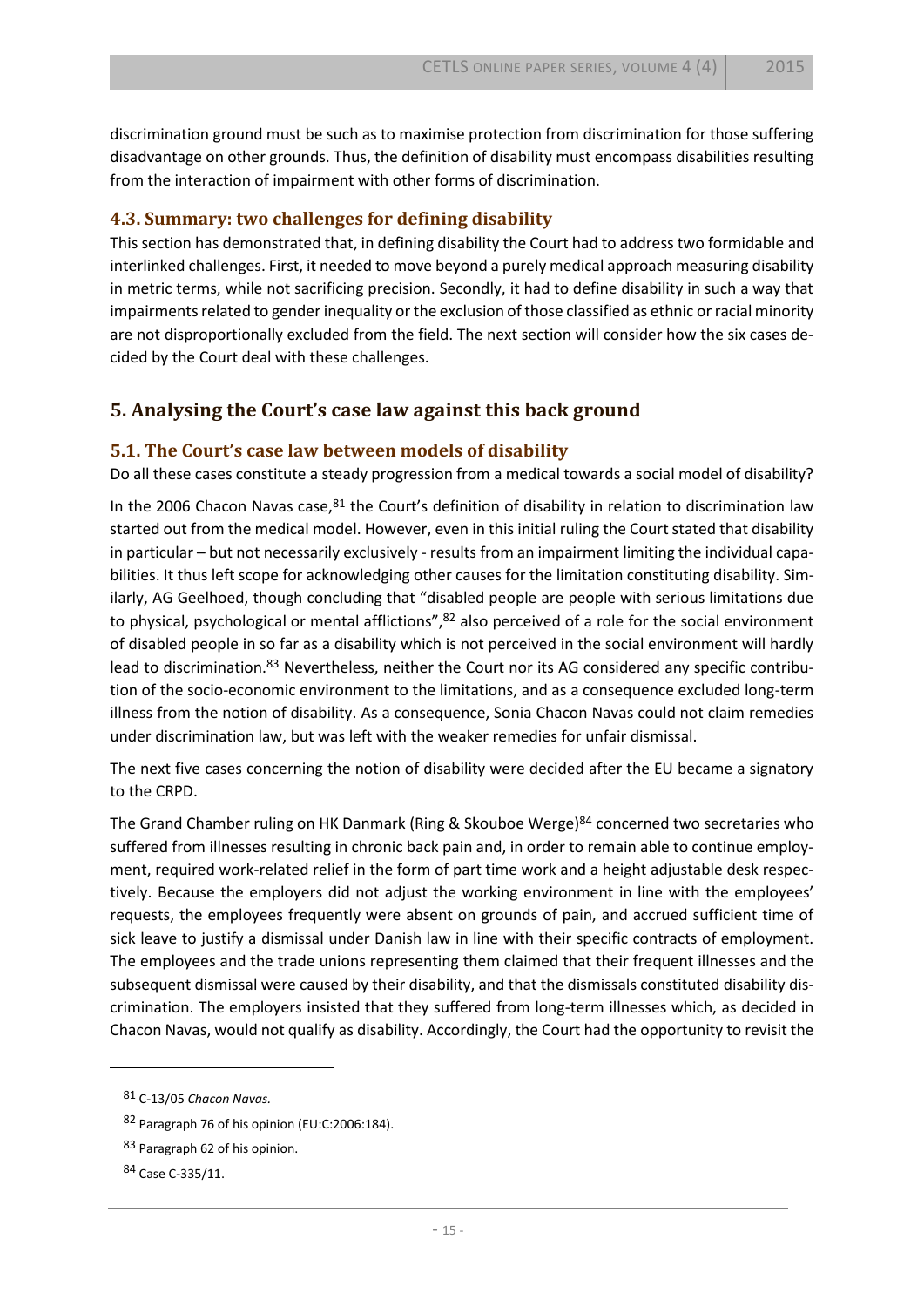question how to qualify long term illnesses in relation to the notion of disability.<sup>85</sup> Referring explicitly to the CRPD, the Court first phrased the definition quoted above,<sup>86</sup> a phrase that was praised for recognising the role of the socio-economic environment in constituting disability.<sup>87</sup>

The Grand Chamber did not, however, overrule Chacón Navas. Instead, it repeated that illness indeed cannot be equated with disability<sup>88</sup> and added that also the inability to work unlimited did not constitute disability.<sup>89</sup> Next the Court reaffirmed that a disability presupposes a "limitation which results in particular from physical, mental or psychological impairments" if that "limitation is long term".<sup>90</sup> Between these two phrases, which are repeated verbatim from the Chacon Navas ruling, the Court added that the limitations in interaction between impairment and "various barriers may hinder the full and effective participation of the person concerned in professional life on an equal basis with other workers".<sup>91</sup> Thus the Court only modified the Chacon Navas ruling as far as absolutely necessary to pay respect to the CRPD. It certainly did not follow the social model of disability: in its reasoning societal barriers do not cause the disability. While creating a hindrance from full and effective participation, they potentially add to the limitation which continues to be linked to the impairment suffered by the person so disabled. Nevertheless, the HK Denmark ruling became the main reference point in the Court`s future case law has since become an important reference point.

The Z case,  $92$  as far as the notion of disability is concerned,  $93$  evolved around the question whether the claimant was disabled by the refusal of her employer to grant maternity leave after having a child through the use of a surrogate mother. Z had been born without a womb, while displaying all the chromosomes that classical medicine associates with femininity. As she wanted to become a biological mother, she and her husband decided to conclude a commercial agreement on the use of another woman's womb to carry a child combined from their genes. Z's employer offered generous arrangements for parental leave, but did not provide maternity leave, since Z had not become a mother. In one limb of her argument, Z relied on disability discrimination law.

The Court again duly referred to the CRPD and stated that disability referred to a limitation resulting from long-term physical, mental or psychological impairments which in interaction with various barriers may hinder full participation in professional life.<sup>94</sup> However, subsequently the Court focused on the impairment alone, stating that the inability to give birth due to the lack of a uterus constitutes a condition which at the same time constitutes a limitation.<sup>95</sup> Thus, the focus on the medical condition

<sup>85</sup> The HK Danmark ruling also contains important statements on the concept of reasonable accommodation, which lie beyond the scope of this article.

<sup>86</sup> See above footnot[e 38,](#page-7-0) paragraph 38 of the HK Danmark ruling.

<sup>87</sup> See the case notes referenced in footnote [4.](#page-1-1)

<sup>88</sup> Paragraph 42

<sup>89</sup> Paragraph 43

<sup>90</sup> Paragraph 47

<sup>91</sup> Ibidem.

<sup>92</sup> Case C-363/12, op. cit. *supra* (not[e 38\)](#page-7-0).

<sup>93</sup> For a detailed case note including deliberations on the gender discrimination aspects see Finck and Kas, "Surrogacy leave as a matter of EU law: CD and Z", 52 *CMLRev* (2015), 281-198

<sup>94</sup> Paragraph 76.

<sup>95</sup> Paragraph 79.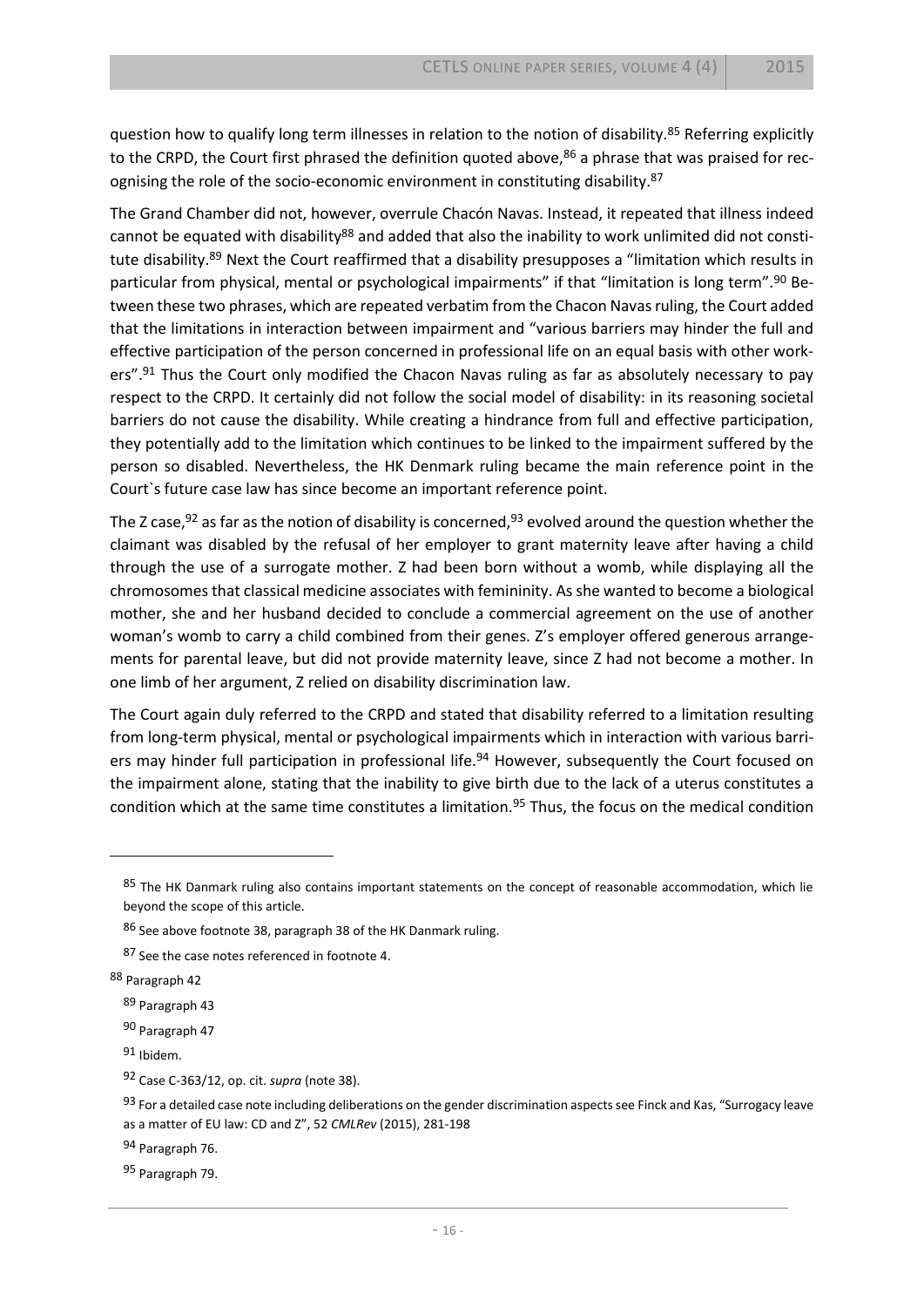causing a limitation. The Court consequently concluded that "the inability to have a child by conventional means does not in itself (…) (constitute) a hindrance to the exercise of her professional activity".<sup>96</sup>

In this case the Court clearly struggled with finding a notion of disability which reacts to the impairment and the social conditions which turn the impairment into a disability. On the one hand it focused on the physical status, on the other hand on the limitations of professional activity, seemingly unable to combine the two. Thus, the weakness already visible in the HK Danmark ruling can be observed more openly in this ruling, demonstrating that the Court still relies on medicalised notions of disability. This focus on the physical elements of impairment can be criticised as a move away from a human rights model of disability to a misunderstanding of disability. As a result of all these considerations, the Court held that a person displaying all the markers of femininity except having a womb cannot be considered as disabled in working life, and thus cannot claim maternity leave after entering into a commercial contract concerning the pregnancy of another woman on the basis of reasonable accommodation. We will return to this gendered aspect of the case below.

The Glatzel case<sup>97</sup> seemed to underline the Court's gradual return to the medical model of disability. The claimant was a lorry driver, who had lost his driving licence due to driving under the influence of alcohol. When he applied for a new licence, the application was refused on another basis: he was perceived as unable to safely conduct heavy good transporters due to national legislation implementing EU Directive 2006/126, which again excluded persons with certain visual impairments from driving heavy goods vehicles.<sup>98</sup> The referring court wished to achieve a ruling invalidating Annex III of that Directive because it discriminated on grounds of disability. The Court did not comply with that request, finding that limiting the professional life of persons with visual impairments was justified by public health concerns. While the Court cited its own reasoning in HK Denmark, indicating openness to the social model of disability, the Court also analysed the actual visual capacity of the claimant. Finding that the claimant had full binocular visual acuity, the Court concluded that it "does not have sufficient information to ascertain whether such an impairment constitutes a disability".<sup>99</sup> Accordingly, the Court tried to derive the disability from the impairment as such, omitting any reference to the interaction between society and impairment which creates disability.<sup>100</sup>

This narrow view contrasted with the opinion of AG Bot, who did conceive of Mr Glatzel as disabled by the restrictive legislation following the EU Directive. Asthe Court, the AG observed that Mr Glatzel had limited visibility caused by a physical impairment. AG Bot then considered the inflexible definition of full visibility in Directive 2006/126, and concluded that it was this definition which resulted in hindering Mr Glatzel in exercising his profession, thus leaving him disabled. Had the Court followed this argument, it would have acknowledged a moderate social model of disability.<sup>101</sup> However, the Court was not ready to do so. This is surprising because AG Bot came to the same conclusion as the Court in its

<sup>96</sup> Paragraph 81.

<sup>97</sup> C‑356/12.

<sup>98</sup> Directive 2006/126/EC of the European Parliament and of the Council of 20 December 2006 on driving licences O.J. 2006 L 403/18.

<sup>99</sup> Paragraph 47.

<sup>100</sup> See O'Brien, "Driving Down Disability Equality? Case C-356/12 Wolfgang Glatzel v Freistaat Bayern", 21 *MJ* (2014), 723- 38, at 726.

<sup>101</sup> Paragraphs 34-40 of his opinion in case C-365/12 (EU:C:2013:505).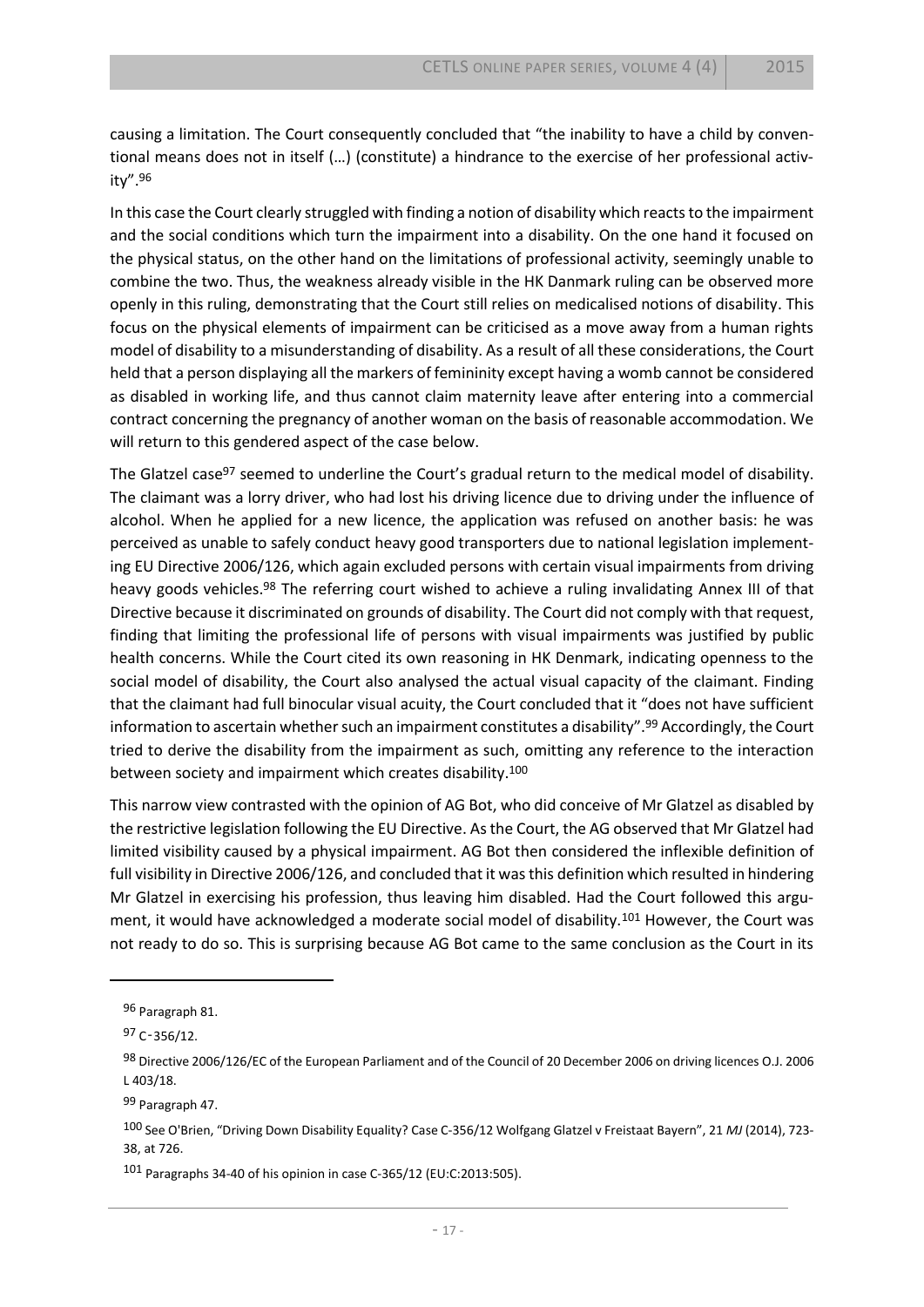final recommendation: he opined that Mr Glatzel had been treated differently on grounds of disability, but that withholding professional options from Mr Glatzel was justified as it was necessary to uphold public safety. Accordingly, an adequate notion of disability would not have led to a different result.

Arguably, in the Kaltoft case the Court continued on the path of moving away from a moderate version of the social model of disability. Again, the definition of disability developed in the HK Denmark (Ring & Skouboe Werge) as well as the UN Convention were duly quoted.<sup>102</sup> However, the Court then moved on to state that Mr Kaltoft might be a disabled person "if the obesity (…) hindered his full and effective participation in professional life (…) on account of reduced mobility or the onset, in that person, of medical conditions preventing him from carrying out his work or causing discomfort when carrying out his professional activity".<sup>103</sup> Similarly, AG Jääskinnen engaged in physical assessment of obese persons, coming to the conclusion that only obesity class III, requiring a BMI of 40 or higher, can ever lead to disability.<sup>104</sup> Thus, he qualified the degree of deviance from a normal weight as a threshold to accept disability. In the social model of disability, the refusal of an employer to take on a person on grounds of a certain weight might well constitute the barrier which converts the specific weight of that person's body into a disability. As AG Jääskinnen correctly noted, prejudicial actions such as this could also constitute discrimination.<sup>105</sup> The adequate remedy would not be providing "reasonable accommodation" but rather demanding that employers refrain from stigmatisation.

Analysing all these rulings, we can observe a Court hesitating to embrace the social model of disability, or the CRPDs human rights model. Instead it returned to a definition relying on physical elements of a disability concept which seemed no longer relevant after the CRPD. Neither did the Court consider finding a definition of disability inspired by the purposes of EU discrimination law, i.e. to prevent discriminatory exclusion on the basis of ascribed otherness. As mentioned, this would suggest defining disability for the purposes of discrimination law without reference to degrees of disability, categories of obesity or levels of pain. All these metric/medical approaches ultimately demand that the disabled person needs to establish their own disability before being able to claim protection.

For the purposes of discrimination law it is completely sufficient that exclusion results from the ascription of disability. Thus, unequal treatment based on the assumption that a certain appearance or feature constitutes a barrier to full participation, which constitutes disability.

For example, if an employer believes that an obese person needs to lose weight in order to fulfil their tasks, this belief will constitute a disability for obese persons dealing with this employer, irrespective of the truth of that belief. Similarly, if an employer believes that a facially disfigured salesperson will not achieve sufficient profits, this belief will also constitute a disability for persons with facial disfigurements. As long as courts have to deal with mere stereotypes, any definition of thresholds of impairment is wholly dysfunctional. For the Kaltoft case, this would imply that an employer who urges a childminder to lose weight with a weight loss plan obviously is convinced that weight impacts on performance. This would be sufficient to consider the obesity as disability in dealing with this employer. The Court could have gone towards a definition of disability adequate for discrimination law and assumed that the employer's concern with her employee's weight indicates that being overweight constituted a disability in this environment. Similarly, in the Glatzel case, any metric proof by the claimant

<sup>102</sup> Paragraphs 53 and 64 of the judgement, for the definition see above text accompanying note [38.](#page-7-0)

<sup>103</sup> Paragraph 60.

<sup>104</sup> Paragraph 60 of his opinion in case C-354/13 (EU:C:2014:2106).

<sup>105</sup> Paragraph 39 of his opinion.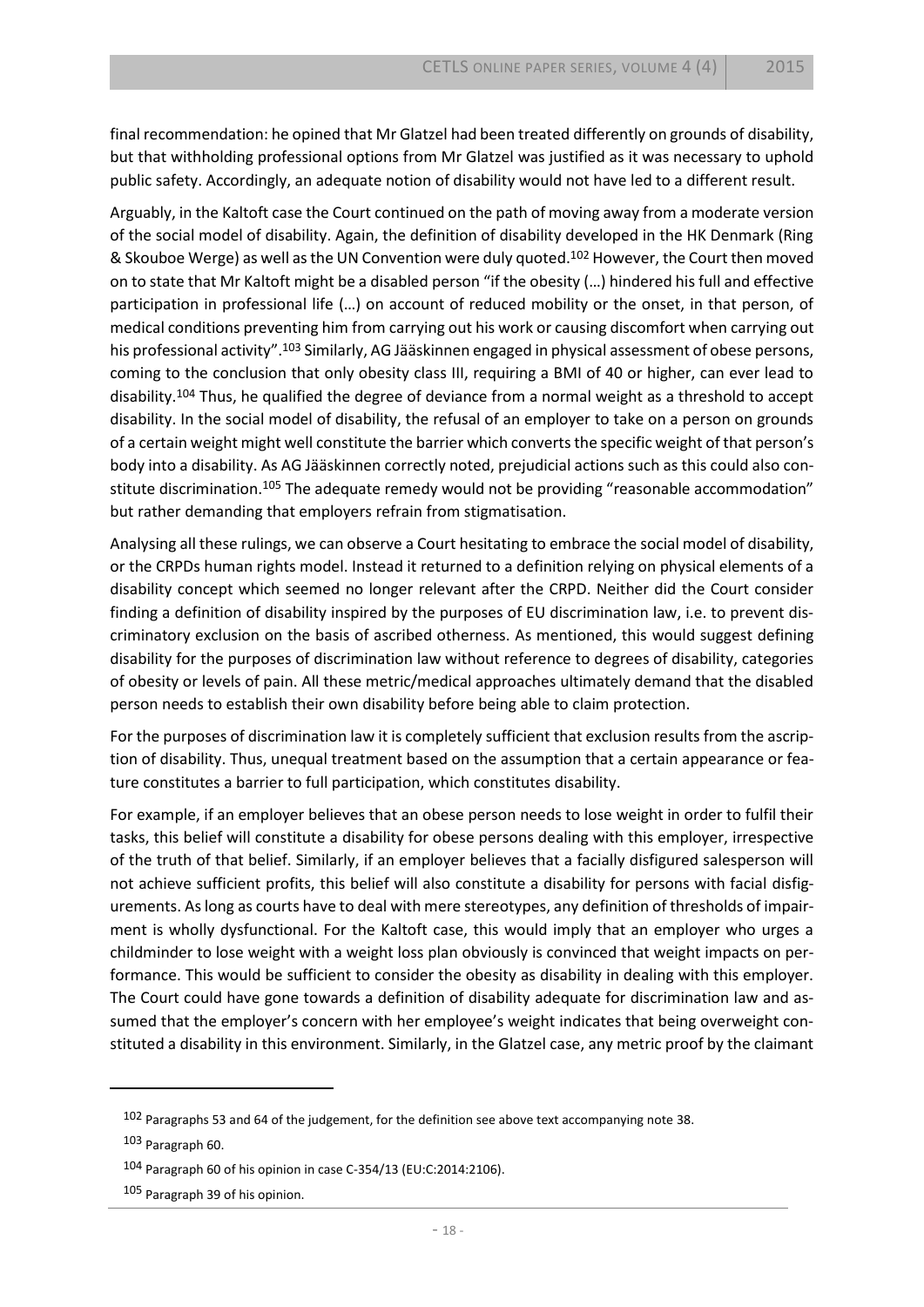would have been unhelpful. The Court should have held that the threshold established in Directive 2006/126 transformed certain visual impairments into disabilities for heavy goods drivers. This would not have answered the question whether this exclusion is justified in the interest of health protection. Similarly, stereotypes excluding those affected by non-manifest illnesses (such as HIV infection or socalled "dry alcoholism") transform those conditions into disabilities, although they do not constitute impairments.

Defining disability without recourse to metrics or medicalisation is more difficult if those affected by impairments really have different abilities than others. In cases such as HK Denmark where an impairment such as chronic back pain actually reduces the ability to work for more than a few hours a day or other than in a certain bodily position, disability seems to result from the imposition of employment standards that do not respect that difference. Still, any metric approach would not have helped deciding these cases. Instead a substantive assessment of the employers' reluctance to accommodate would allow the assessment whether chronic back pain is a disability under these circumstances. If an employer as soon as the employee is dismissed introduces the variable height desk the employee had required, there is every indication that the dismissal may be discriminatory instead of rational would still not result from the impairment, but rather the social environment's (lack of) reaction to it.

#### **5.2. A Court insensitive to intersectional inequalities? Gendered aspects of defining disability**

In its first six rulings on the notion of disability, the Court also had to address the second challenge in defining disability – avoiding the intersectionality trap.<sup>106</sup> While disability may also intersect with race and ethnicity, in these cases gendered aspects were more relevant, and thus the intersection of gender and disability will be the focus of these deliberations.

<span id="page-19-0"></span>The employment realities as well as the illnesses at stake in HK Denmark (Ring & Skoboe Werge) are typical for women: the majority of secretaries are female,<sup>107</sup> and conditions leading to chronic pain in the back are typically triggered by activities involving spatial confinement, which is frequently typical for those office posts offered to women.<sup>108</sup> Also, chronic pain and associated reduced capacity to perform are typical for impairments disabling women.<sup>109</sup> Accordingly, the Court's reluctant approach towards acknowledging long-term conditions as impairment giving rise to disability ensures that conditions more frequently occurring in women are less prone to bring their bearers within the fold of discrimination law. Such gender discrimination in defining disability should be avoided.

The gender dimension is even more pronounced in the Z case, relating to the inability of a person considered female due to her genetic constitution to bear children. Society continues to expect all women to bear children. Consequently, infertility is experienced as more stigmatising by women than

l

108 Burchell et al, op.cit. *supra* (not[e 107\)](#page-19-0), at 84-85 with figure 53.

<sup>106</sup> See above 4.2.

<sup>107</sup> On gender segregation in occupation in Europe see European European Commission's Expert Group on Gender and Employment, *Gender Segregation in the Labour Market* (Brussels: European Commission, 2009) and Burchell, Hardy, Rubery, Smith, *A New Method to Understsand Occupational Gender Segregation in European Labour Markets* (Brussels, 2014), with specific statistics detailing the percentage of women among "office clerks" at over 70% at page 51.

<sup>109</sup> See above note[s 68](#page-11-1) t[o 67.](#page-11-2)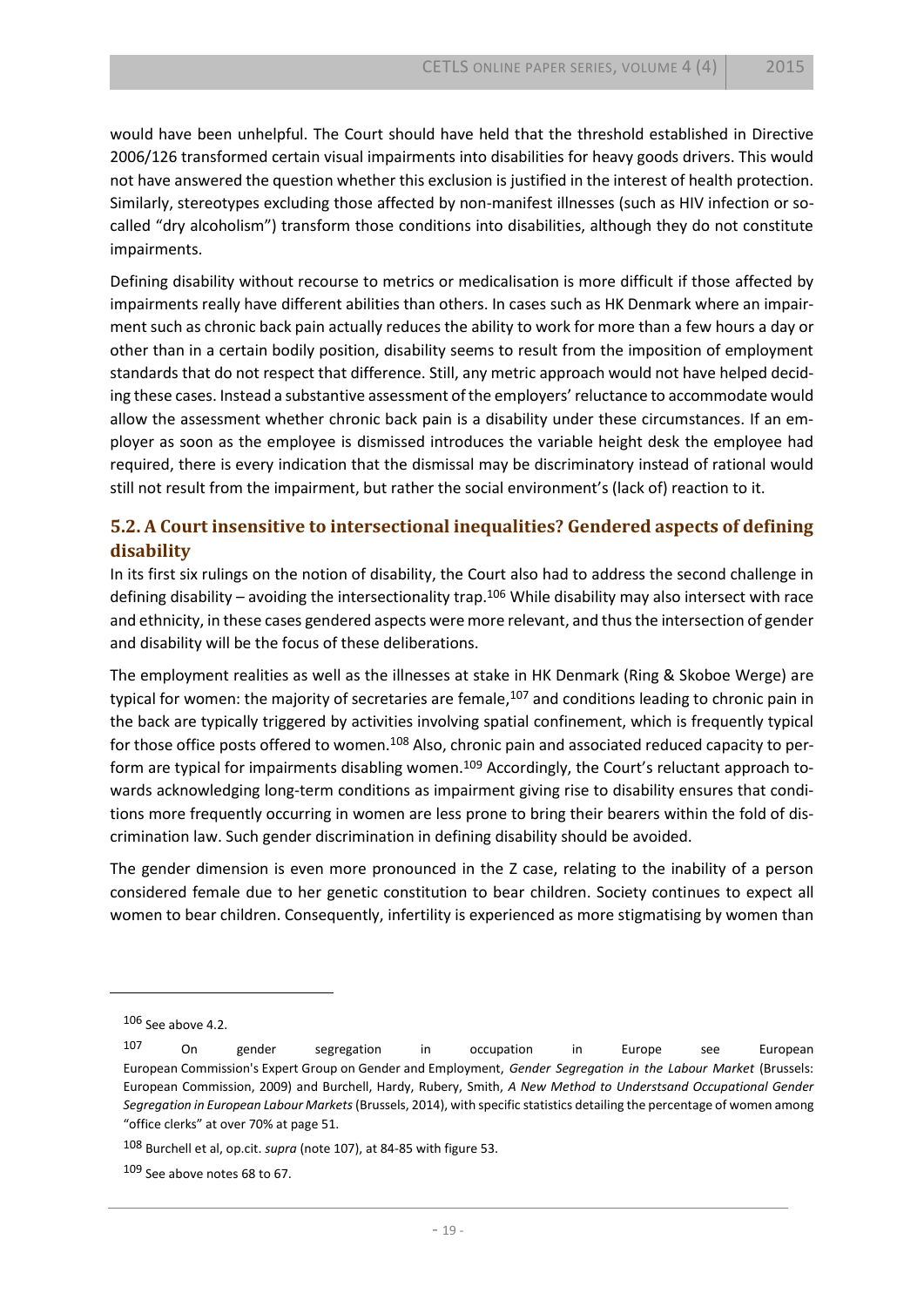by men.<sup>110</sup> Infertility has been defined as illness as recently as 2009,<sup>111</sup> and this is perceived as an aspect of the medicalisation of women's lives in highly industrialised societies.<sup>112</sup> And while women are generally stigmatised if they do not bear children for whatever reason, disabled women are frequently subjected to forced abortion and sterilisation, thus depriving them of the choice to bear children. Thus, the Z case necessitated a gendered perspective on disability in particular. However, this perspective would not have called for accepting that not being able to bear children is a disadvantage in employment. To the contrary, men's inability to bear children is routinely held up as the reason for women's weaker employment market position. Accordingly, in the field of employment the lack of a womb will not be the starting point for disability. In so far the ruling in Z would not have had to change under this perspective.

While Mr Kaltoft is not a woman, the case still involved a field of occupation where female workers outnumber male workers: care work is still gendered female.<sup>113</sup> Also, more women are obese than men.<sup>114</sup> A number of studies found that obesity has more negative effects on the employment opportunities and wage levels of women than of men.<sup>115</sup> More particularly, for women even mere overweight impacts negatively on employment opportunities.<sup>116</sup> The negative impact of overweight and obesity is particularly pronounced for black women.<sup>117</sup> Thus the question whether a child minder can be dismissed because of obesity in the 3<sup>rd</sup> degree is of more practical relevance to women than to men, and may frequently create situations of inequality at the intersections between gender and disability. In this context it is particularly worthy of note that according to AG Jääskinnen, only morbid obesity should be considered as a disability. Next to not being in line with the social model of disability, this reasoning is also likely to deprive more women than men from the protection of disability discrimination law.

So far, none of the cases that found their way to the Court of Justice has established ethnic or racial dimensions of disability. However, such dimensions undoubtedly exist. The more negative impact of

 $\overline{\phantom{a}}$ 

112 Greil, McQullan and Slauson-Blevins, "The Social Construction of Infertility", 5 *Sociology Compass*, (2011), 738-46.

113 On occupational segregation by gender in Europe see European European Commission's Expert Group on Gender and Employment, *Gender Segregation in the Labour Market* (Brussels: European Commission, 2009), with a specific case study on professional child care at 81-85; on gender segregation in professional childcare see also Peeters, "Including Men in Early Childhood Education: Insights from the European Experience", 10 *NZ Research in Early Childhood Education*, (2007), 1-13.

114 The main measurement for obesity is the Body Mass Index, calculated as a function of height and weight, classes a woman as obese if her BMI is above 30. According to WHO statistics, in 2008 10 % of men and 14 % of women were obese. In Europe, the sex difference was less pronounced: 22 % of women and 20 % of men were obese. *[http://www.who.int/gho/ncd/risk\\_factors/obesity\\_text/en/](http://www.who.int/gho/ncd/risk_factors/obesity_text/en/)*.

115 Boeri, Patacchini, Peri, *Unexplored Dimensions of Discrimination* (OUP, 2015), 158-165 ; Shinall, *Why Obese Workers Earn Less : Occupational Sorting and Its Implications for the Legal System,* Vanderbilt Law School Working Paper (2014), [http://papers.ssrn.com/sol3/papers.cfm?abstract\\_id=2379575.](http://papers.ssrn.com/sol3/papers.cfm?abstract_id=2379575)

117 Fikkan & Rothblum, ibidem, Solanke, "A Legal Remedy for Corpulent Women of Colour", in Schiek & Lawson (ed) op. cit. *supra* (note [5\)](#page-1-0), with further references.

<sup>110</sup> On the gendered nature of the infertility stigma see Fenton, Rees and Heenan, "'Shall I be a Mother?' Reproductive Autonomy, feminism and the Human Fertilisation and Embryology act 2008", in Jones et al (eds) *Gender, Sexualities and the Law* (Routledge 2011).

<sup>111</sup> Ireni-Saban, "Give me Children or Else I Die: The Politics and Policy of Cross Border Reproductive Care", 41 *Politics and Policy*, (2013), 5-38.

<sup>116</sup> Fikkan, Rothblum "Is Fat a Feminist Issue? Exploring the Gendered Nature of Weight Bias", (2012) *Sex Roles* (DOI 10.1007/s11199-011-0022-5).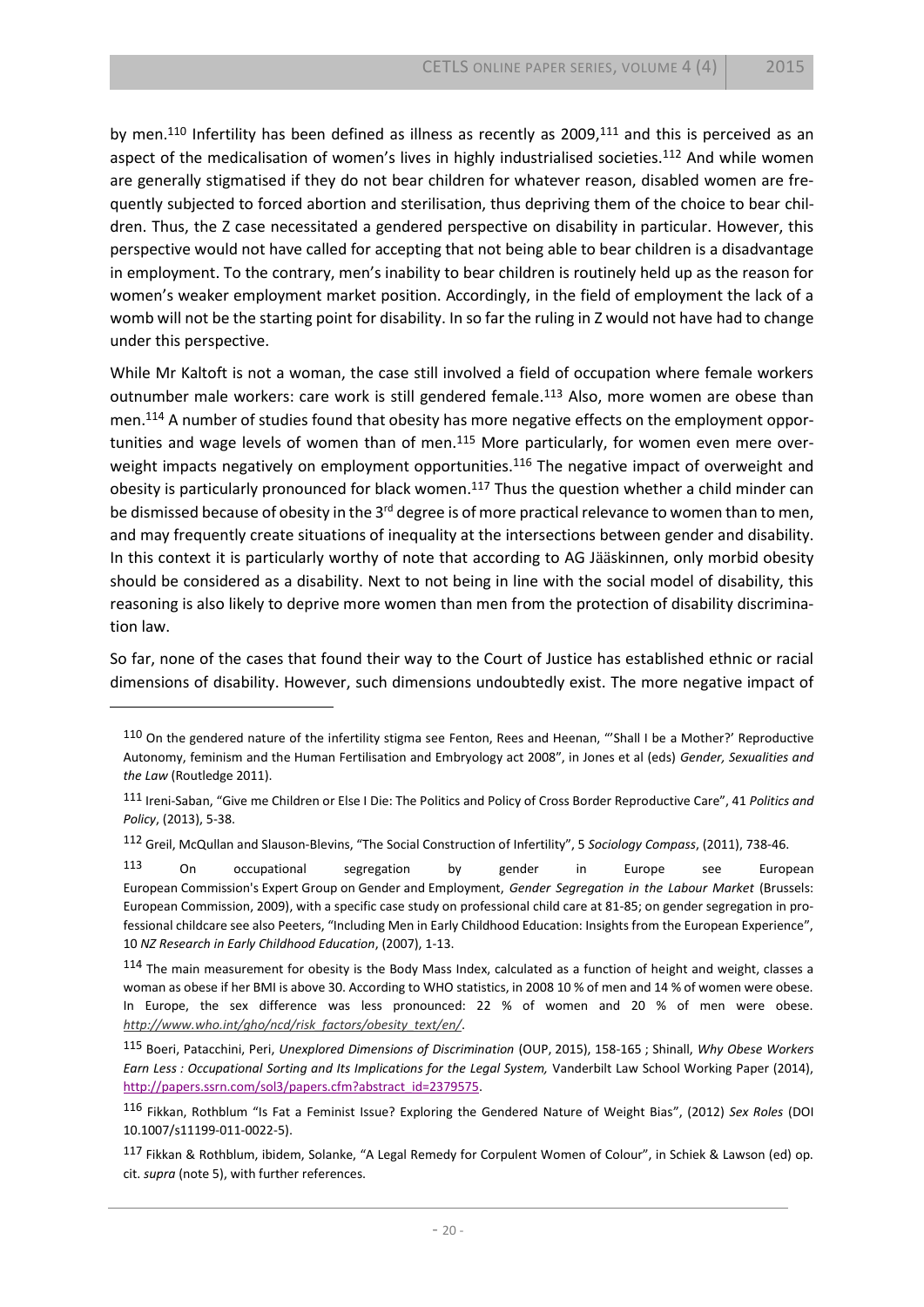obesity on employment opportunities of women of colour has already been mentioned as an example. While not debated before the Court of Justice yet, the stigmatisation of Roma children as mentally disabled in order to achieve ethnically segregated schools has been brought before the European Court of Human Rights.<sup>118</sup>

#### **6. Conclusion**

 $\overline{\phantom{a}}$ 

Developing the notion of disability for the purposes of EU discrimination law, the Court certainly has made progress from its first ruling in 2006 to its sixth one in 2014. However, as so frequently in EU law, progress has been halting and fitful. There is still some ground to cover for the Court to arrive at an acceptable and workable definition of disability for the purposes of discrimination law.

This article has argued that a steady move from a medical to a social model of disability is not the solution for defining disability for the purposes of discrimination law. Instead it has argued that a definition of all discrimination grounds, including disability, can be derived from the purposes of discrimination law: protecting against the harm of exclusion on the grounds of ascribed otherness, and protecting individuation as well as respecting difference. The fact that there is a common rationale of discrimination law for the three interconnected nodes sex/gender, race/ethnicity and disability also suggests that discrimination grounds should be defined in such a way that they are not mutually exclusive, but rather reinforce each other.

It has been shown that for disability discrimination, this approach mitigates against a metric approach to disability, which would derive the definition of disability from a certain level of impairment.

Beyond that, a workable purposive definition of disability will be easy to find where false stereotyping results in excluding persons perceived as disabled from participation in employment or other activities. Such exclusion may be based on an employer's reference, as in the HK Danmark case, or on legislation, as in the Glatzel case. In cases where impairment restricts the radius of activities with acute relevance to the desired form of participation, disability is established when access to or progression in employment for those persons is hindered through a lack of flexibility to adapt. The impairment clearly constitutes a starting point for acknowledging disability in these cases.

It has further been demonstrated that neither the social model of disability nor the Court's case law avoids the intersectionality trap. Instead, the definition of disability tends to move impairments suffered disproportionally by women beyond the reach of disability discrimination law. Especially in cases of chronic illnesses involving pain, recognising the impairment through suffering while defining disability is important from the perspective of intersecting nodes of discrimination grounds: defining disability in such a way that impairment typically suffered by women are not typically recognised as protected under disability discrimination law constitutes gender discrimination. This has also shown that intersectionality theory plays an important role in defining individual discrimination grounds.

All this results in a clearly defined, but nevertheless wide notion of disability. In all six cases discussed above, the Court should have stated that the claimants had been disabled, with the exception of the Z case. The wide notion of disability is balanced by the exceptions allowing unequal treatment on grounds of disability, including the bona fide occupational requirement (Article 2 Directive 2000/78), as well as limitations on the obligation to provide reasonable accommodation.

<sup>118</sup> DH and Others v the Czech Republic, ECtHR (Grand Chamber) Application No 57325/00 13 November 2007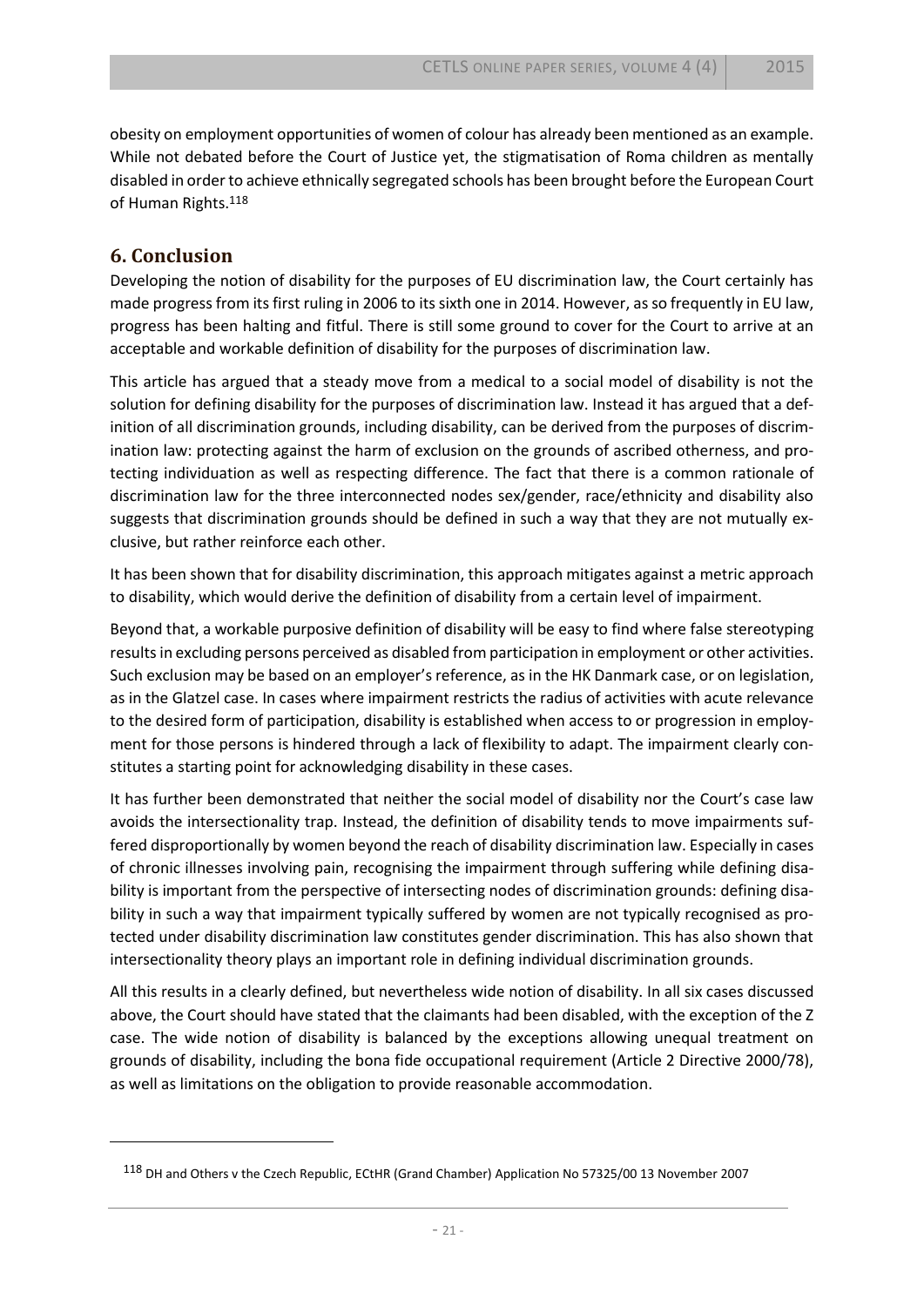These limitations also show the limits of disability discrimination law clearly is unable to bring about the desired participation of disabled persons in all areas of life. In line with the human rights approach to disability promoted by the CRPWD a range of rights and policies are required to ensure that disabled people are included and able to fully participate in society on equal terms.<sup>119</sup> Its limited reach is due to the specific mission of discrimination law as a whole, which is best achieved if the focus of discrimination law is not lost.

l

<sup>119</sup> Degener, op.cit. *supra* (not[e 12\)](#page-3-2), marginal number 5.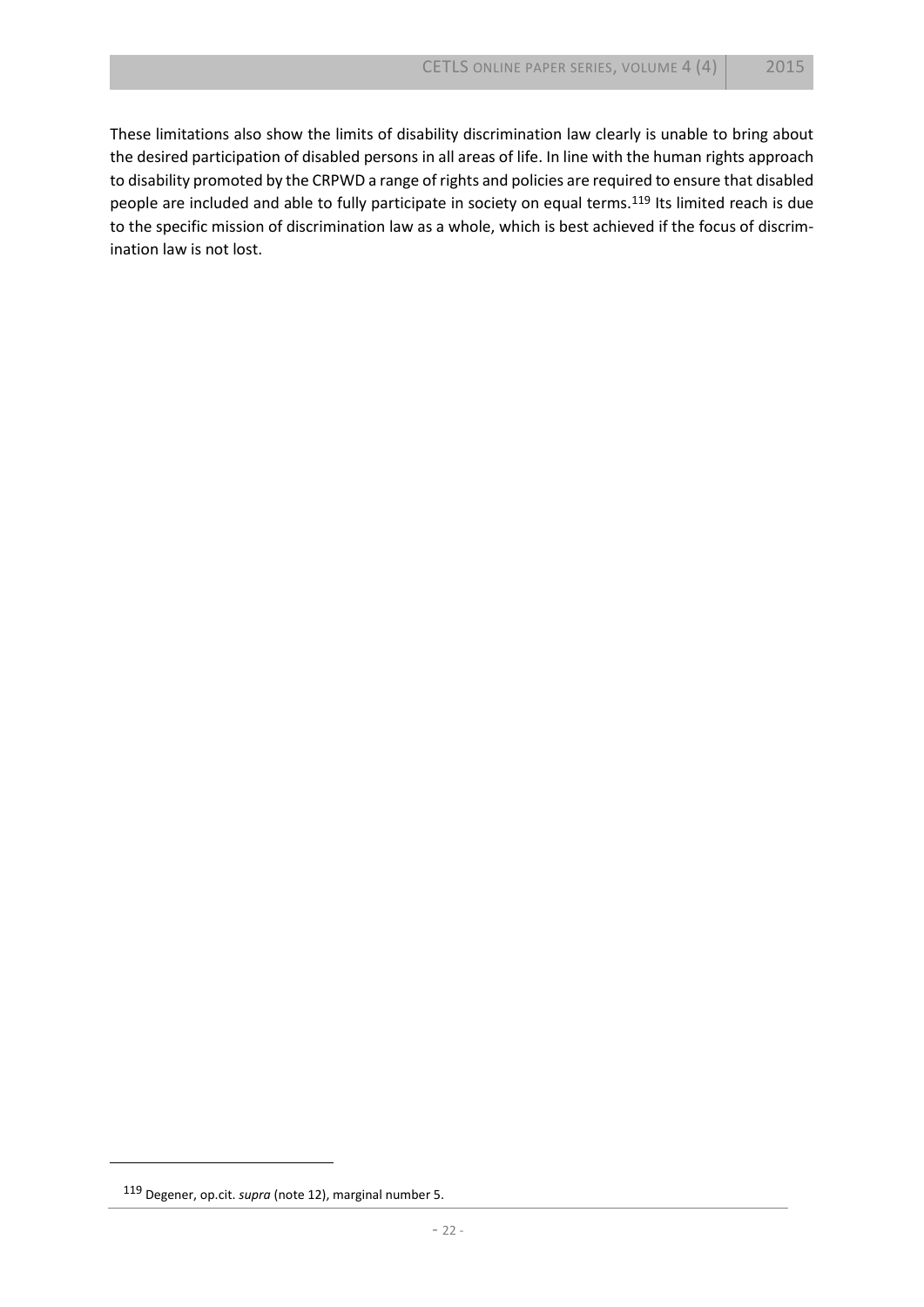Graph (insert at page 13)



### **Bibliography**

- Anthias, F. & Yuval-Davis, N., 1983. Contextualizing feminism: ethnic, gender and class divisions. *Feminist Review,* 15(1), p. 62075.
- Barnes, C., 2012. The Social Model of Disability: Valuable or Irrelevant?. In: N. Watson, A. Roulstone & C. Thomas, eds. *The Routledge Handbook of Disability Studies.* London: Routledge , pp. 12-29.
- Bell, M., 2011. The Principle of Equal Treatment: Widening and Deepening. In: P. Craig & G. d. Burca, eds. *The Evolution of EU Law.* Oxford: Oxford University Press, pp. 611- 639.
- Boeri, T., Patacchini, E. & Peri, G., 2015. *Unexplored Dimensions of Discrimination.* Oxford: Oxford University Press.
- Bourdieu, P., 1998. *On Television.* London: New Press.
- Burchell, B., Hardy, V., Rubery, J. & Smith, M., 2014. *A New Method to Understsand Occupational Gender Segregation in European Labour Markets.* Brussels: European Commission.
- Cho, S., Crenshaw, K. W. & McCall, L., 2013. Towards a Field of Intersectionality Studies: Theory, Application and Praxis. *Signs,* 38(4), pp. 785-810.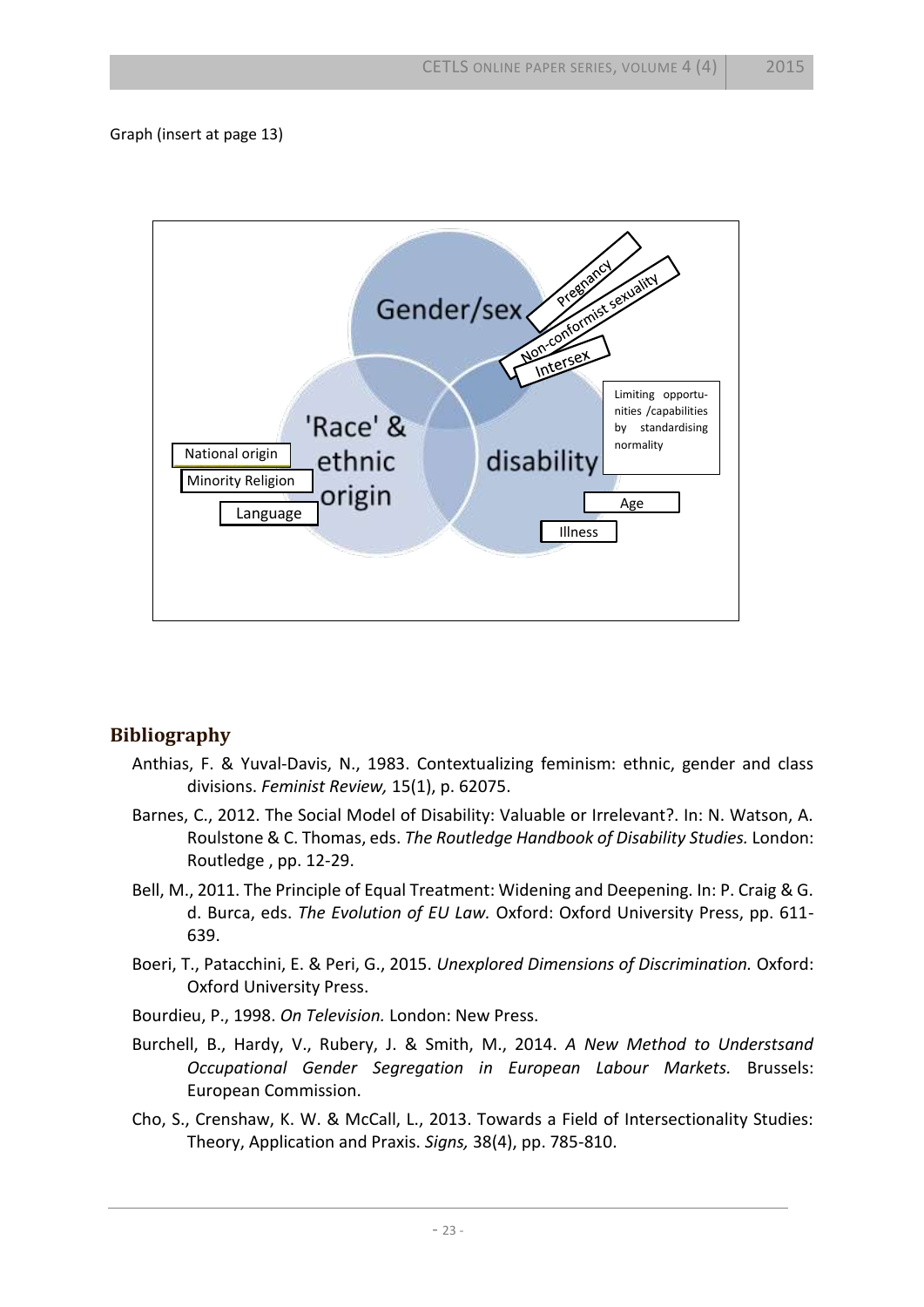- Conaghan, J., 2009. Intersectionality and the Feminist Project in Law. In: E. Grabham, D. Cooper, J. Krishnadas & D. Herman, eds. *Intersectionality and Beyond: Law, Power and the Politics of Location.* London: Routledge-Cavendish, pp. 21-48.
- Crenshaw, K., 1989. Demarginalizing the intersection of Race and Sex: A Black Feminist Critique of Antidiscrimination Doctrine, Feminist Theory and Antiracist Politics. *University of Chicago Legal Forum,* pp. 107-167.
- Crow, L., 1996. Including all of our Lives: Renewing the Social Model of Disability. In: C. Barnes & G. Mercer, eds. *Exploring the Divide.* Leeds: The Disability Press, pp. 55- 72.
- Davis, L. J., 2013. Introduction: Normality, Power and Culture. In: L. J. Davis, ed. *Disability Studies Reader.* New York: Routledge, pp. 1-19.
- Degener, T., 2004. *Definition of Disability.* Brussels: EU Network of Experts on Disability Discrimination.
- Degener, T., 2006. The Definition of Disability in German and Foreign Discrimination Law. *Disability Studies Quarterly,* 26(2).
- Degener, T., 2013. Disabled People, Discrimination of. In: R. Wolfrum, ed. *Encyclopaedia of Public International Law.* Oxford: Oxford University Press.
- Ellis, E. & Watson, P., 2012. *EU Anti-Discrimination Law.* 2nd ed. Oxford: Oxford University Press.
- European Commission's Expert Group on Gender and Employment, 2009. *Gender Segregation in the Labour Market.* Brussels: European Commission.
- Favalli, S. & Ferri, D., 2016. Defining Disability in EU Non-Discrimination Legislation: Judicial Activism and Legislative Restraints. *European Public Law,* p. (forthcoming).
- Fenton, R. A., Rees, J. & Heenan, S., 2011. 'Shall I be a Mother?' Reproductive Autonomy, feminism and the Human Fertilisation and Embryology act 2008. In: J. Jones, A. Grear, R. A. Fenton & K. Stevenson, eds. *Gender, Sexualities and the Law.* Milton Keynes: Routledge, pp. 292-309.
- Fikkan, J. & Rothblum, E., 2012. Is Fat a Feminist Issue? Exploring the Gendered Nature of Weight Bias", (2011) Feminist. *Sex Roles ,* 66(3), pp. 575-562.
- Finck, M. & Kas, B., 2015. Surrogacy leave as a matter of EU law: CD and Z. *Common Market Law Review,* 52(1), pp. 281-198.
- Fligstein, N., 2008. *Euroclash. The EU, European Identity, and the Future of Europe.* Oxford: Oxford University Press.
- Fredman, S., 2011. *Discrimination Law.* 2nd ed. Oxford: Oxford University Press.
- Garland-Thomson, R., 2013. Integrating Disability, Transforming Feminist Theory. In: L. Davis, ed. *Disability Studies Reader.* 4th ed. London: Routledge, pp. 333-346.
- Geist, F., Petermann, B. & Widhammer, V., 2003. Disability Law in Germany. *Comparative Labor Law & Policy Journal,* 24(4), pp. 563-6-8.
- Grabham, E., Cooper, D., Krishnadas, J. & Herman, D., 2009. *Intersectionality and BeyondL Law, Power and Politics of Location.* New York: Routledge.
- Greil, A., McQullan, J. & Slauson-Blevins, K., 2011. The Social Construction of Infertility. *Sociology Compass,* 5(8), pp. 738-746.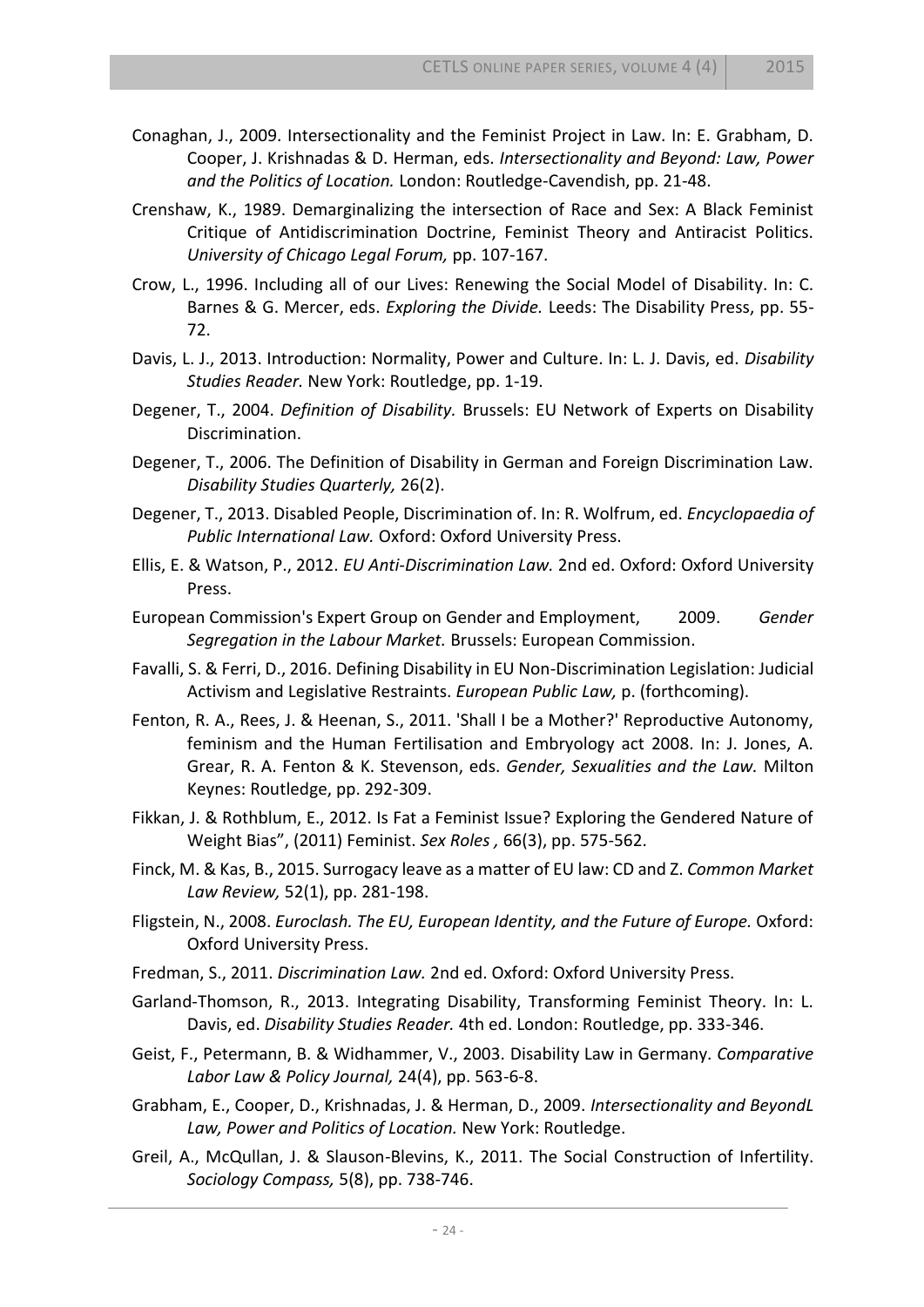- Hendricks, A., 2010. The UN Disability Convention and (Multiple) Discrimination: Should Eu Non-Discrimination Law be Modelled Accordingly?. *European Yearbook of Disability Law,* Volume 2, pp. 7-26.
- Hepple, B., 2014. *Equality - The New Framework.* 2nd ed. Oxford & Portland (Oregon): Hart.
- Ireni-Saban, L., 2013. Give Me Children or Else I Die: The Politics and Policy of Cross-Border Reproductive Care. *Politics and Policy,* 41(1), pp. 5-38.
- Kaper, A., 2013. *Feminist, Queer, Crip.* Indiana: Indiana University Press .
- Kayess, R. & French, P., 2008. Out of the Darkness into Light? Introducing the Convention on the Rights of Persons with Disability. *Human Rights Law Review,* 8(1), pp. 1-34.
- Kemple, M., Ahmad, F. & Griijashanker, S., 2011. Shaping Disability Rights through Shaping the Disability Movement. *Journal of Human Rights Practice,* 3(3), pp. 355-363.
- Krzsán, A., Skeje, H. & Squire, J., 2012. *Institutionalizing Intersectionality: The Changing Nature of European Equality Regimes.* Basingstoke: McMillan.
- Lawson, A., 2006. The EU Rights Based Approach to Disability: Strategies for Shaping an Inclusive Society. *International Journal for Discrimination and the Law,* Volume 6, pp. 269-287.
- Lawson, A. & Priestley, M., 2013. Potential, principle and pragmatism in concurrent multinational monitoring: disability rights in the European Union. *The International Journal of Human Rights,* p. 739 .
- Loewen, G. & Pollard, W., 2010. The Social Justice Perspective. *Journal of Postsecondary Education and Disability,* 23(1), pp. 5-18.
- Mabbet, D., 2002. Some are More Equal Than Others: defintions of Disability in Social Policy and Discrimination Law in Europe. *Journal of Social Policy,* 34(2), pp. 215-233.
- Mabbet, D., 2005. The Development of Rights-based Social Policy in the European Union: The Example of Disability Rights. *Journal of Common Market Studies,* 43(1), pp. 97- 120.
- McCall, L., 2013. Towards a Field of Intersectionality Studies: Theory, Application and Praxis. *Signse Jorunal fo Women in Culture and Society,* 38(3), pp. 785-810.
- Morris, 2011. Impairment and Disability: Constructing an Ethis of Care that Promotes Human Rights. *Hypatia,* Volume 16, pp. 1-16.
- Nash, K., 2009. *The Cultural Politics of Human Rights: Comparing the US and the UK.*  Cambridge: Cambridge University Press.
- O'Brien, C., 2014. Driving Down Disability Equality? Case C-356/12 Wolfgang Glatzel v Freistaat Bayern. *Maastricht Journal of European and Comparative Law,* 21(4), pp. 723-738.
- Peeters, J., 2007. Including Men in Early Childhood Education: Insights from the European Experience. *NZ Research in Early Childhood Education,* 10(1), pp. 1-13.
- Perju, V., 2011. mpairment, Discrimination and Legal Construction of Disability in the European Union and the United States. *Cornell International Law Journal,* 44(1), pp. 279-348.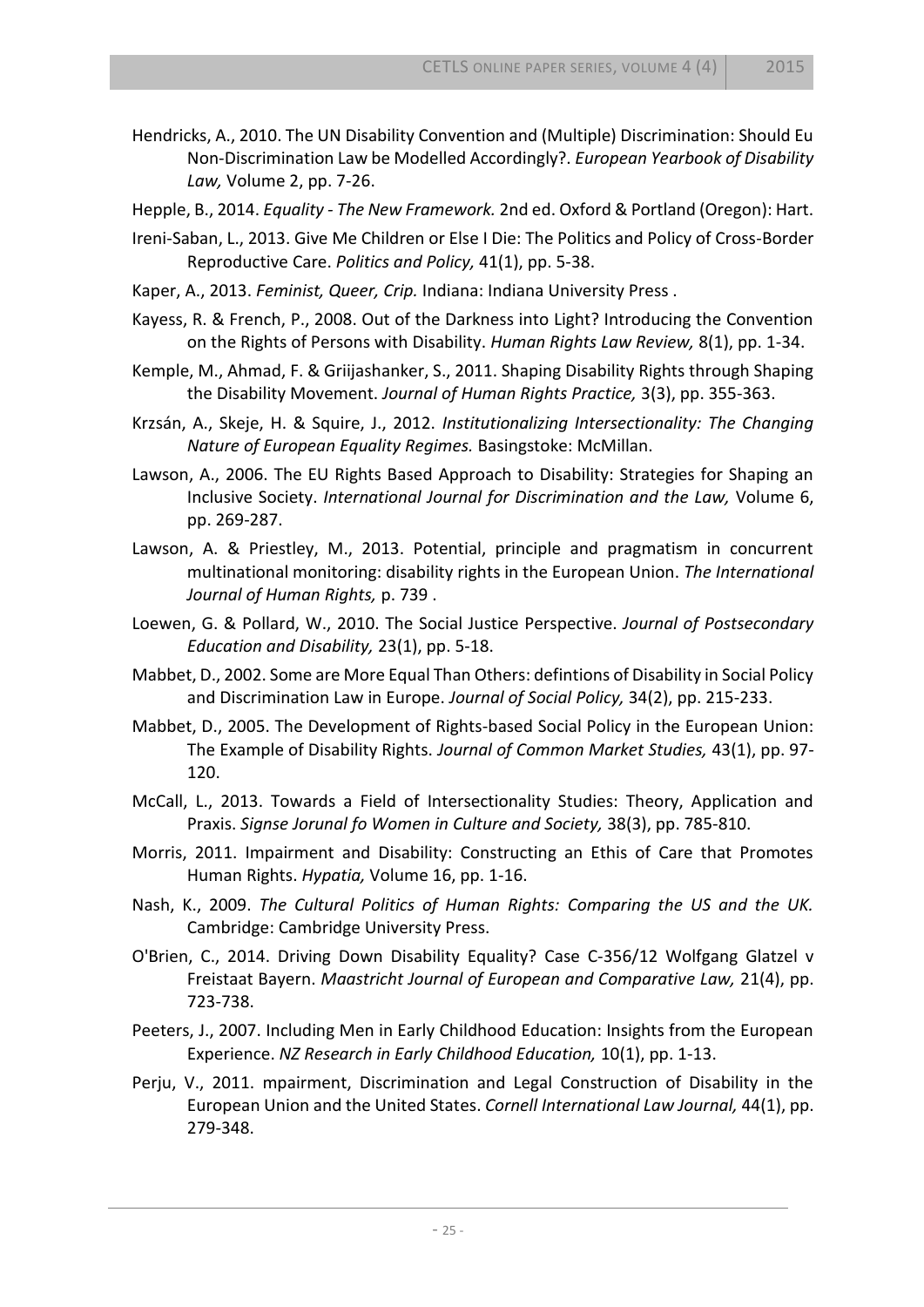- Quinn, G., Degener, T. & Bruce, A., 2002. *Human Rights and Disability: The Current Use and Future Potential of UN Human Rights Instruments in the Context of Disability.*  Geneva: United Nations.
- Quinn, G. & Eilionoir, F., 2012. Transatlantic Borrowings: The Past and Future of EU Non-Discrimination Law and Policy on the Ground of Disability. *The American Journal of Comparative Law,* 60(1), pp. 23-48.
- Schiek, D., 2002. Elements of a New Framework for the Principle of Equal Treatment of Persons in EC Law: Directives 2000/43/EC, 2000/78/EC and 2002/73/EC changing Directive 76/207/EEC in context. *European Law Journal,* 8(2), pp. 137-157.
- Schiek, D., 2005. Broadening the Scope and the Norms of EU Gender Equality Law: Towards a Multidimensional Conception of Equality Law. *Maastricht Journal of European and Comparative Law,* 12(3), pp. 427-466.
- Schiek, D., 2009. Multiple Discrimination in EU law: Opportunities for legal responses to intersectional gender discrimination? (Executive Report). In: S. Burri & D. Schiek, eds. *Multiple Discrimination in EU law: Opportunities for legal responses to intersectional gender discrimination?.* Brussels: European Commission, pp. 1-26.
- Schiek, D., 2010. EU non-discrimination law & policy: gender in the maze of multidimensional equalities. In: C. Hohmann-Dennhardt, M. Koerner & R. Zimmer, eds. *Geschlechtergerechtigkeit.* Baden-Baden: Nomos, pp. 472-488.
- Schiek, D., 2011b. Age discrimination before the ECJ conceptual and theoretical issues. *Common Market Law Review,* 48(3), pp. 777-799.
- Schiek, D., 2011. Organising EU Equality Law Around the Nodes of 'Race', Gender and Disability. In: D. Schiek & A. Lawson, eds. *EU Non-Discrimination Law and Intersectionality: investigating the triangle of racial, gender and disability discrimination.* Farnham: Ashgate, pp. 11-27.
- Schiek, D. & Lawson, A., 2011. *Eu Non-Discrimination Law and Intersectionality: Investigating the Triangle of Racial, Gender and Disability Discrimination. Farnham:* Ashgate.
- Shakespeare, T., 2013. The Social Model of Disability. In: L. Davies, ed. *Disability Studies Reader.* London: Routledge, pp. 214-221.
- Shinall, J. B., 2014. Why Obese Workers Earn Less : Occupational Sorting and Its Implications for the Legal System, Vanderbilt Law School Working Paper (2014), http://papers.ssrn.com/sol3/papers.cfm?abstract\_id=2379575. *Vanderbild Law School Working Paper,* pp. 1-56.
- Solanke, I., 2011. A Legal Remedy for Corpulent Women of Colour. In: D. Schiek & A. Lawson, eds. *European Union Non-Discrimination Law and Intersectionality.*  Aldershot: Ashgate, pp. 209-225.
- Somek, A., 2013. *An Essay on EU Anti-Discrimination Law.* Oxford: Oxford University Press.
- Vanhala, L., 2011. *Making Rights a Reality? Disability Rights Activitst and Legal Mobilisation.* Cambridge: Cambridge University Press.
- Verloo, M., 2013. Intersectional and Cross-Movement Politices and Policies: Reflections on Current Practices and Debates. *Signes,* 38(4), pp. 893-915.